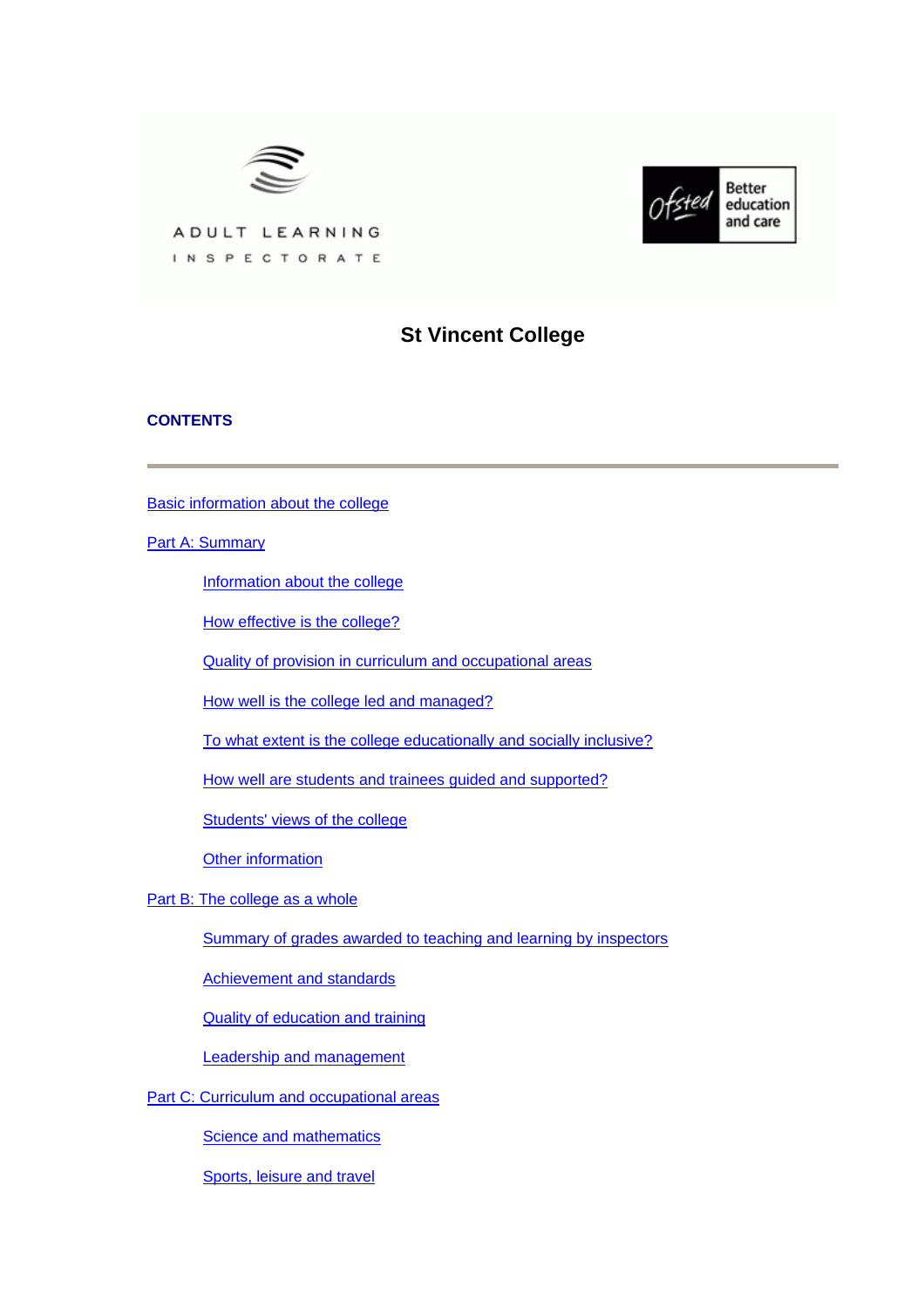<span id="page-1-0"></span>[Visual and performing arts and media](#page-20-0) 

**[Humanities](#page-24-0)** 

[English and modern foreign languages](#page-27-0)

[Part D: College data](#page-30-0)

[Table 1: Enrolments by level of study and age](#page-30-0)

[Table 2: Enrolments by curriculum area and age](#page-30-0) 

[Table 3: Retention and achievement](#page-31-0)

[Table 4: Quality of teaching observed during the inspection by level](#page-32-0)

# **Basic information about the college**

| Name of college:             | <b>St Vincent</b>          |
|------------------------------|----------------------------|
| Type of college:             | Sixth Form                 |
| Principal:                   | Lynn Lee                   |
| Address of college:          | Mill Lane                  |
|                              | Gosport                    |
|                              | Hampshire                  |
|                              | <b>PO12 4QA</b>            |
| Telephone number:            | 023 9258 8311              |
| Fax number:                  | 023 9251 1186              |
| Chair of governors:          | Roger Facer                |
| Unique reference number:     | 130705                     |
| Name of reporting inspector: | Alan Marsh HMI             |
| Dates of inspection:         | January 31-February 4 2005 |

# **Part A: Summary**



ابجا

**Information about the college**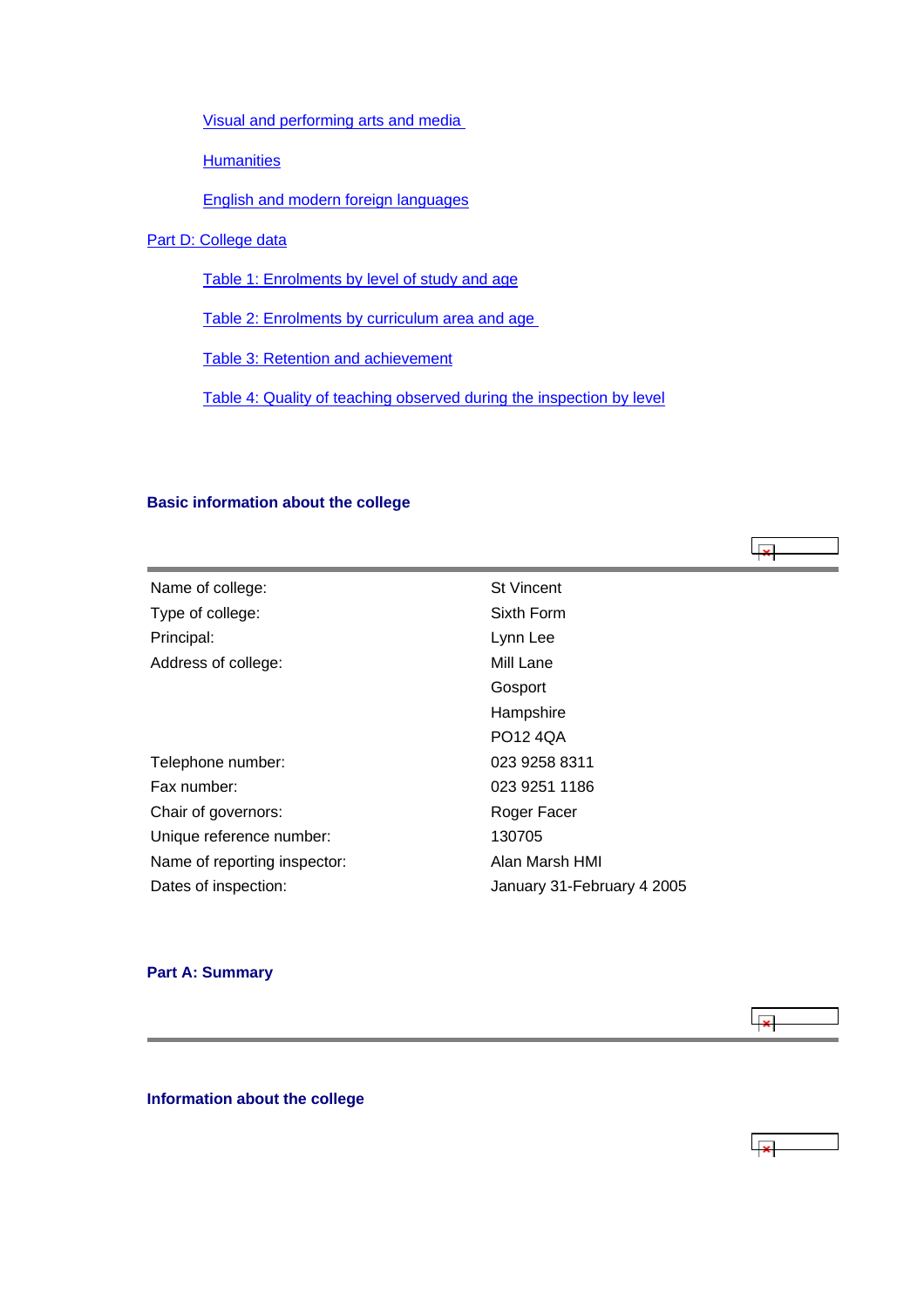<span id="page-2-0"></span>courses from pre-entry level to level 3, in 11 of the 14 Learning and Skills Council (LSC) areas of learning, including vocational provision. The majority of courses offered are at level 3. The adult community is also served by the college, and approximately 25% of the college's full-time equivalent students are aged 19 and over. In 2003/04, there were 4,880 students at the college, of whom 72% were aged 19 or over, 66% were female, and 1% were of known minority ethnic origin. Of these students, 24% were enrolled on full-time courses, and the remaining 66% were part time. The college's mission is to be `an open-access community sixth form college working in local partnerships to drive forward widening participation in education'.

 $\vert x \vert$ 

#### **How effective is the college?**

The college's key strengths and areas that should be improved are listed below.

### *Key strengths*

- o clear vision, mission and leadership
- o much good and enthusiastic teaching
- o shared staff ethos offering good educational opportunities to all
- o diverse and accessible range of provision at all levels
- o good academic and pastoral support for students
- o very good specialist support for students with learning difficulties and /or disabilities
- o excellent links with the community
- o imaginative strategies to raise students' achievement.

### *What should be improved*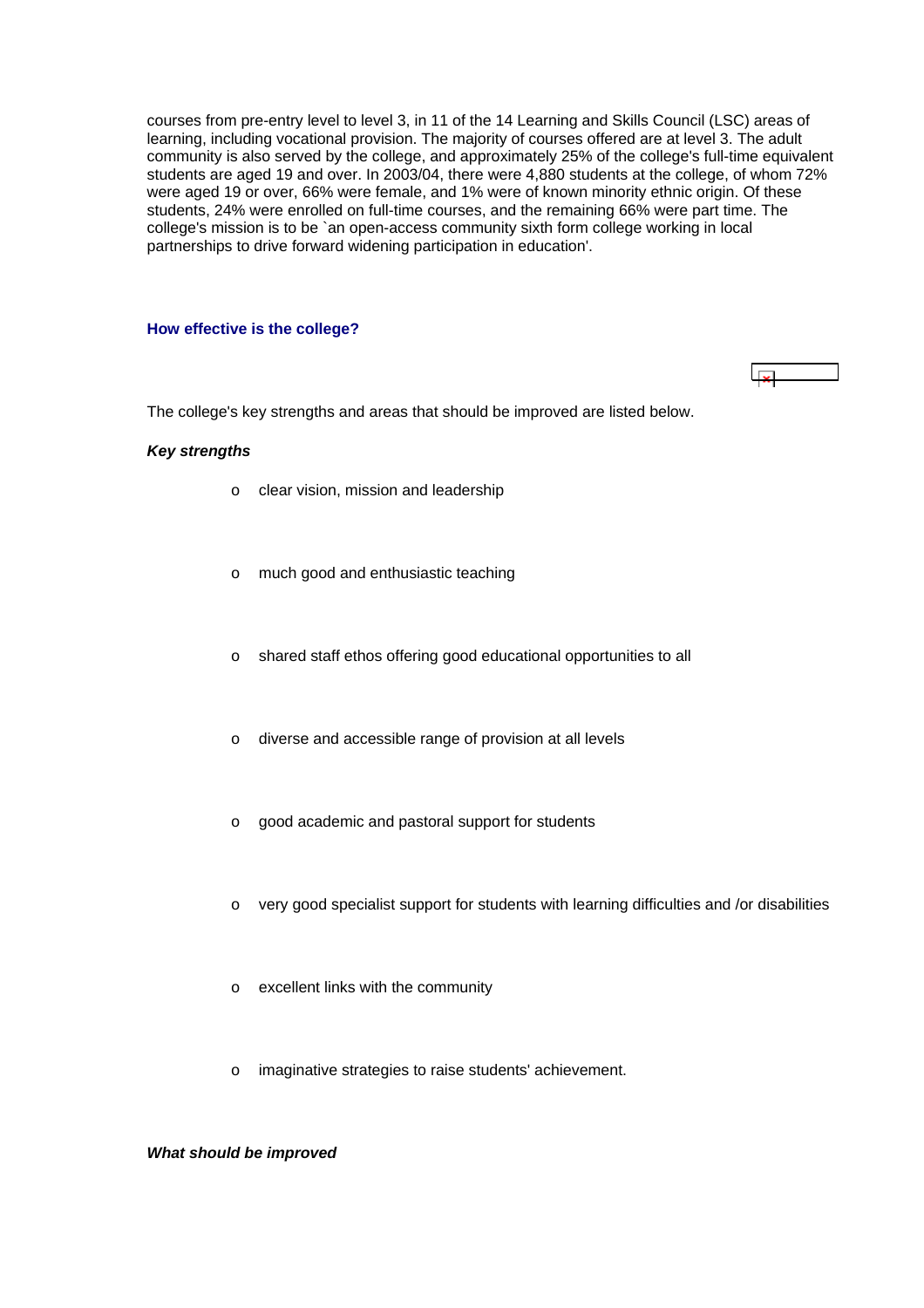- <span id="page-3-0"></span>o pass rates on many advanced subsidiary-level (AS-level) courses
- o progress made by students relative to their prior attainment
- o use of tutorials
- o availability and use of information and learning technology (ILT)
- o students' achievement of key skills.

Further aspects of provision requiring improvement are identified in the sections on individual subjects and courses in the full report.

#### **Quality of provision in curriculum and occupational areas**



*The table below shows overall judgements about provision in subjects and courses that were inspected. Judgements are based primarily on the quality of teaching, training and learning and how*  well students achieve. Not all subjects and courses were inspected. Inspectors make overall *judgements on curriculum areas and on the effectiveness of leadership and management in the range: Outstanding (grade 1), Good (2), Satisfactory (3), Unsatisfactory (4), Very Poor (5).*

| Area                       | Overall judgements about provision, and comment                                                                                                                                                                                                                                                                                                                                                                                                                                                                                                              |
|----------------------------|--------------------------------------------------------------------------------------------------------------------------------------------------------------------------------------------------------------------------------------------------------------------------------------------------------------------------------------------------------------------------------------------------------------------------------------------------------------------------------------------------------------------------------------------------------------|
| Science and mathematics    | Satisfactory. The contributory grade for science is good. Pass rates<br>are high on some general certificate of education advanced-level<br>(GCE A-level) courses, but very low on AS-level courses in<br>mathematics and human biology, and on GCSE mathematics. There<br>is much good teaching across all courses. The specialist<br>accommodation for science is good, but there are insufficient facilities<br>for ILT. Support for individual students is very good. Leadership and<br>management are good.                                             |
| Sports, leisure and travel | Good. Pass rates are high on advanced vocational certificate of<br>education (AVCE) travel and tourism, and leisure and recreation<br>double awards, but low on the single awards, and on AS-level and<br>GCE A-level physical education. Teaching in sports is good. Students<br>produce high- quality written work and demonstrate good practical and<br>collaborative skills. Effective use is made of very good sports facilities.<br>There is a good range of provision and progression routes for all<br>students. Leadership and management are good. |
| Visual and performing arts | Satisfactory. The contributory grade for performing arts is good.                                                                                                                                                                                                                                                                                                                                                                                                                                                                                            |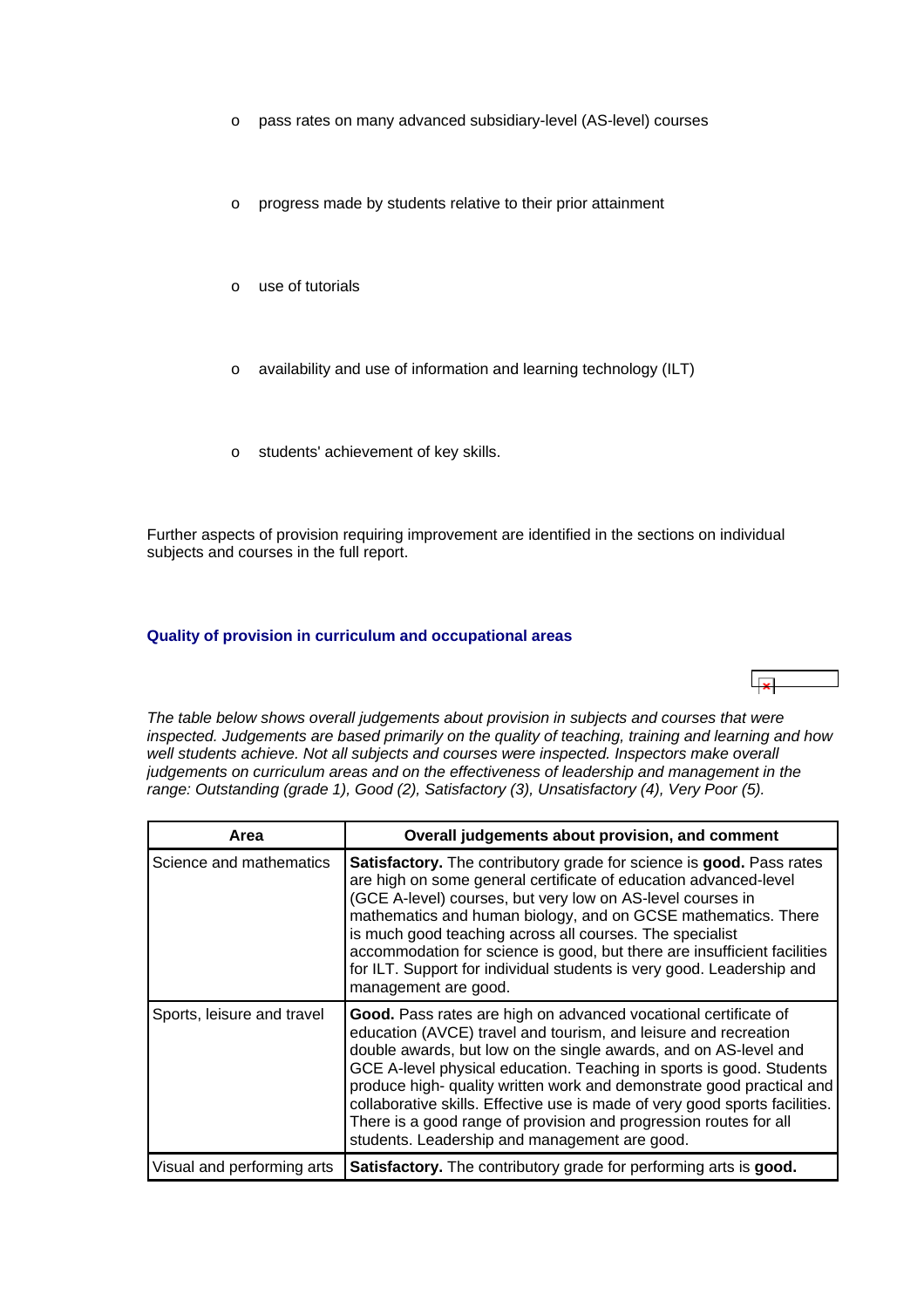<span id="page-4-0"></span>

| and media                                                  | Retention and pass rates are high on performing arts courses, but low<br>on several visual arts and media courses. Teaching is good,<br>especially in performing arts, but there is insufficient insistence on<br>minimum classroom standards and punctuality in a minority of<br>lessons. The range of provision is good. Students are very well<br>supported.                                                                                                      |
|------------------------------------------------------------|----------------------------------------------------------------------------------------------------------------------------------------------------------------------------------------------------------------------------------------------------------------------------------------------------------------------------------------------------------------------------------------------------------------------------------------------------------------------|
| <b>Humanities</b>                                          | Good. Pass rates are high on most GCE A-level courses, but<br>retention and pass rates are low on most AS-level courses. There is<br>much good teaching, encouraging active learning by students.<br>Learning resources are good and enable students to develop<br>independent study skills. Assessment is well used. The curriculum is<br>diverse and flexible.                                                                                                     |
| English, communications<br>and modern foreign<br>languages | Satisfactory. The contributory grade for modern foreign languages is<br>good. Pass rates are high on modern languages courses and GCE A-<br>level English, but consistently low in GCSE English. There is much<br>good teaching, producing enthusiasm for learning in students.<br>Students are very well supported, both in and outside lessons. There<br>is a lack of appropriate software to develop independent learning.<br>Leadership and management are good. |

#### **How well is the college led and managed?**

Leadership and management are good. A clear vision and sense of purpose are communicated to all staff. There is a strong focus on monitoring and raising students' achievements. Governors and managers are agreed on the college's priorities and there is good strategic planning to promote these. The college has comprehensive quality assurance systems and a rigorous approach to addressing areas of concern. However, there has been slow progress in securing improvements in some areas, and the pass rates on many courses remain below national averages. The management of curriculum areas is good, based on effective teamwork and sharing of good practice, linked to the annual reviews and plans. Leaders and managers are committed to running an inclusive and equitable college, supporting all students and serving the particular needs of Gosport and Fareham. The college has very good links with its feeder schools and with the local community. Management information is reliable, and there is good financial management to ensure satisfactory value for money.

#### **To what extent is the college educationally and socially inclusive?**

| The college's response to education and social inclusion is good. A high priority is given to the      |  |
|--------------------------------------------------------------------------------------------------------|--|
| needs of those with additional learning difficulties and/or disabilities and for those from under-     |  |
| represented groups. The college has very effective links with local schools and a wide range of local  |  |
| community groups which has successfully widened participation by the community. The                    |  |
| demographic composition of the college fully reflects the local population, and courses for adults and |  |
| students at all educational levels feature prominently in the prospectus. The college has assessed its |  |
| accommodation against the criteria of the Special Education Needs and Disability Act 2001              |  |
| $(OFNIDA)$ and this has vesilled in simplicant improvements to access with various subspacies design   |  |

 $\overline{\mathbf{v}}$ 

(SENDA) and this has resulted in significant improvements to access with ramps, automatic doors and lifts. The college meets its statutory duties under the Race Relations (amendment) Act 2000 and has recently revised its equality of opportunity policy. There is a standing committee for equality and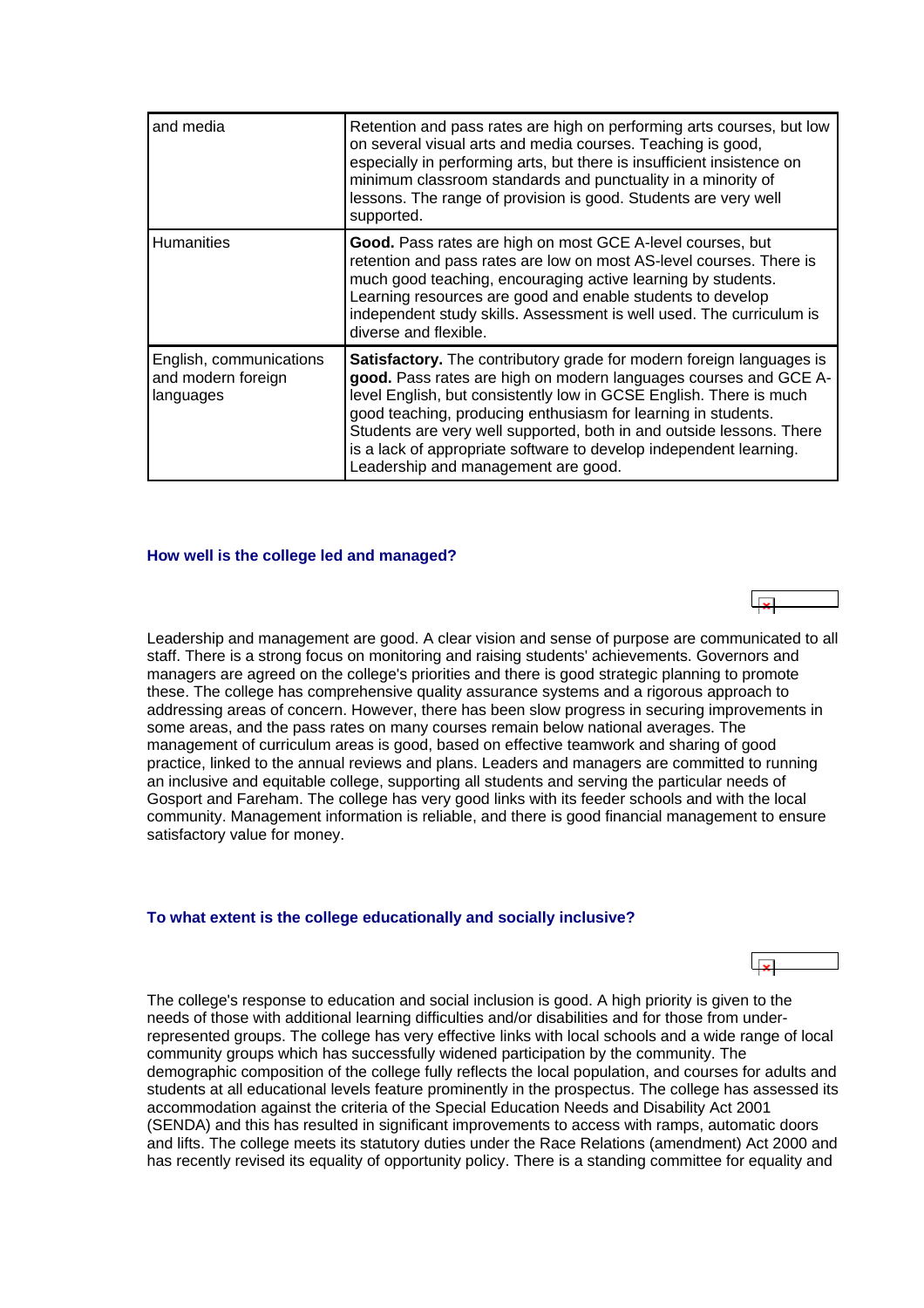<span id="page-5-0"></span>college effectively promotes attention to equality and diversity across most curriculum areas. Student admissions, progress, retention and pass rates are monitored according to gender, ethnicity and disability. However, this information has yet to be developed into plans of action. There is good integration of students with disabilities: in one dance performance lesson, a student with physical disabilities was fully integrated into the lesson and sensitively supported by other students. The college provides particularly good support for students with physical disabilities, which includes physiotherapy, treatment rooms and support for those with hearing impairment.

#### **How well are students and trainees guided and supported?**

Support for students is good. Students receive effective and impartial guidance that enables them to choose the course or programme that best suits them. Induction arrangements are thorough and enable students to settle into their programme quickly. Careers education and guidance are good. Attendance and punctuality are effectively monitored. However, students are not punctual to a significant minority of lessons. Individual learning needs are accurately diagnosed. There is very good provision for students with learning difficulties and/or disabilities. The general support provided for students to help them succeed is comprehensive and thorough. Students receive good individual support from teachers and tutors. However, much of the tutorial time is not used effectively and there is no overall programme to guide and support tutors in their use of the time. Subject tutors provide good support and give freely of their time. There is good support for students at the personal level. The college actively promotes the welfare of vulnerable students through its arrangements for child protection.

### **Students' views of the college**

Students' views about the college were taken into account and a summary of their main comments is presented below.

#### *What students like about the college*

- o relaxed atmosphere that is conducive to learning
- friendly, approachable and supportive staff
- good teaching that encourages students to contribute
- o encouragement of individuality
- o wide choice of subjects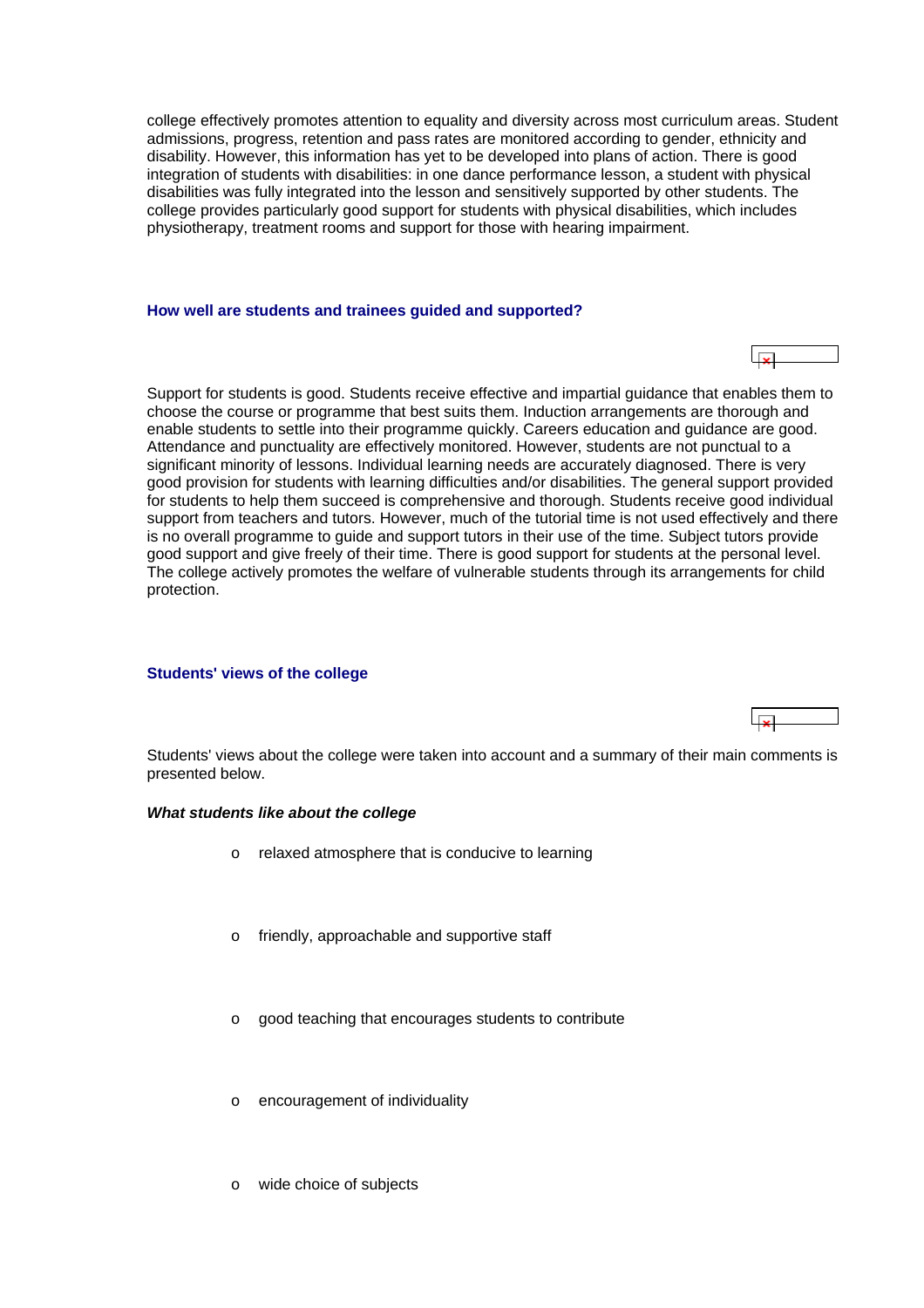- o regular and informative marking of work
- o high-quality careers advice
- o wide range of enrichment activities and visits
- o good facilities for sports and music
- o good learning resources centre
- o good car parking facilities
- o pleasant location.

# *What they feel could be improved*

- o group tutorials
- o access to sports facilities outside lessons
- o heating in the art block
- o the range of after-college activities
- o the size of the student study area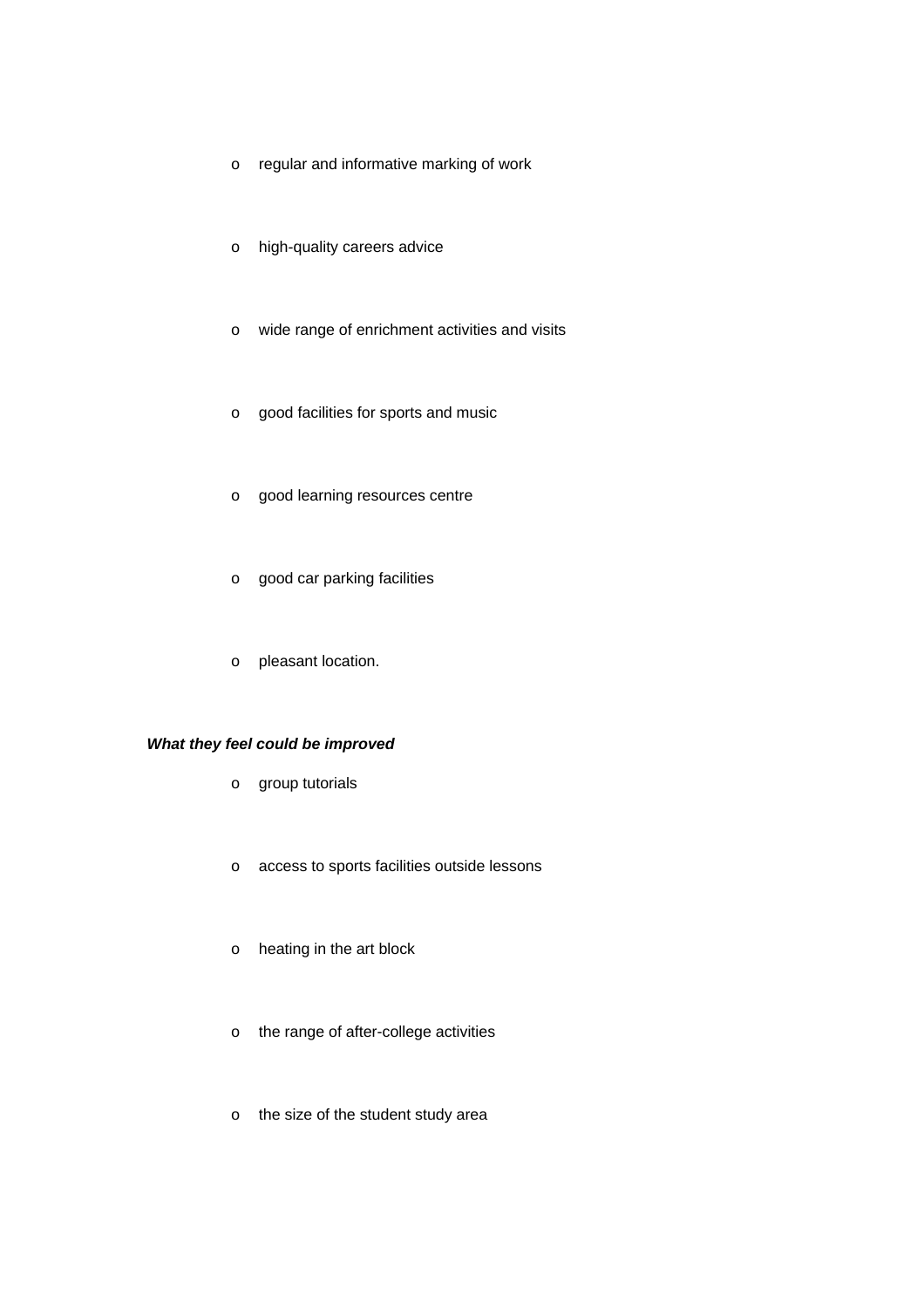- <span id="page-7-0"></span>o the number of computers available for use by students
- o the college's image in the local community
- o the quality of food in the canteen
- transport links to the college.

# **Other information**

The college inspection report will normally be published 12 working weeks after the formal feedback of the inspection findings to the college. Once published, the college has two months in which to prepare its post-inspection action plan and submit it to the local LSC. The college's action plan must show what action the college will take to bring about improvements in response to issues raised in the report. The governors should agree it before it is submitted to the local LSC. The local LSC should send to Ofsted only action plans from colleges that have been judged inadequate or have been awarded a grade 4 or 5 for curriculum provision, work-based learning and/or leadership and management.

ت ا

 $\overline{1}$ 

#### **Part B: The college as a whole**

### **Summary of grades awarded to teaching and learning by inspectors**

| <b>Aspect &amp; learner</b><br>type | Graded good or better<br>(Grades 1 to 3) % | Graded<br>satisfactory<br>(Grade 4) % | <b>Graded less than</b><br>satisfactory<br>(Grades 5 to 7) % |
|-------------------------------------|--------------------------------------------|---------------------------------------|--------------------------------------------------------------|
| Teaching 16-18                      | 78                                         |                                       |                                                              |
| 19+ and WBL*                        | 100                                        |                                       |                                                              |
| Learning 16-18                      | 64                                         | 33                                    |                                                              |
| 19+ and WBL*                        | 100                                        |                                       |                                                              |

*Key: The range of grades includes: Excellent (Grade 1), Very Good (Grade 2), Good (Grade 3), Satisfactory (Grade 4), Unsatisfactory (Grade 5), Poor (Grade 6) and Very Poor (Grade 7).*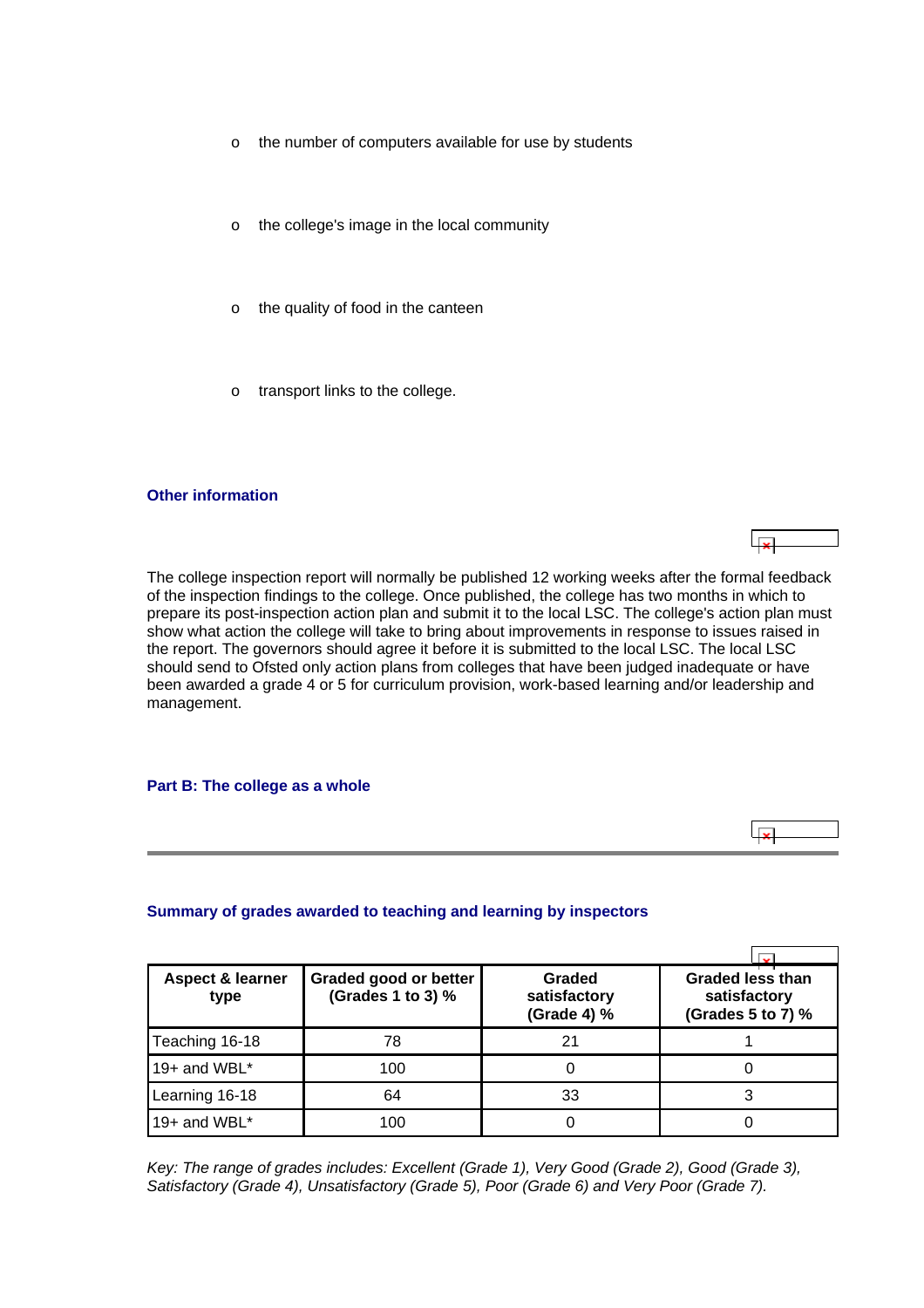<span id="page-8-0"></span>*\*work-based learning*

#### **Achievement and standards**



1. St Vincent College is a sixth form college that operates an open-access policy. Students enjoy a high degree of choice, exercised under the aegis of thorough advice and guidance to ensure that they have a realistic prospect of success on their courses. Academic criteria for entry to level 3 courses are lower than for many sixth form colleges and school sixth forms, in accordance with the college's mission to drive forward widening educational participation in the area it serves. Overall, pass rates for the past three years, 2002 to 2004, have remained steady and below the national average for sixth form colleges. Over the same period, retention rates have risen slightly, and are at the national average.

2. In 2003, the achievements of students relative to their prior attainment at GCSE and general national vocational qualification (GNVQ) declined from just below the national average to significantly below average, but in 2004 this figure rose; it remains below average. In 8 out of 10 GCE A-level and AVCE subjects in 2003, pass rates relative to students' prior attainment were below average, but in 2004 pass rates reached average levels. Some subjects, such as GCE A-level law and GCE A-level physical education were significantly below average in 2004, but others, such as GCE A-level music technology and GCE A-level religious studies, have sustained a trend of above-average relative results over the last three years. These results constitute successful results for GCE A-level students overall, and they make good progress in relation to their potential and their ultimate learning goals.

3. Attendance during the inspection was 79%, which is 8% below the average for sixth form colleges, but the inspection was conducted during a week in which the area had been badly affected by a viral infection, and inspectors verified college records that reveal that average attendance to date in 2004/05 is 88%, just above the national average for sixth form colleges. However, students are not punctual to a significant minority of lessons.

4. While the college is supportive of students acquiring key skills qualifications, pass rates for key skills are very low. In 2002/03, 1,130 students started a key skills qualification and only 72 achieved one, a pass rate of 6%. In 2004, the pass rate rose to 11%, but far fewer students took a key skills qualification. The college recognises this low level of achievement, and that many students have a poor commitment to key skills, regarding them as less relevant than their chosen subjects. To improve the participation, retention and pass rates for key skills in all curriculum areas, the college has revised its policy and arrangements. Level 1 key skills are now a central part of the core programmes of those students who enrol without them, or appropriate proxy qualifications. Students are making good progress and many have completed half of their portfolio work. A practical English course designed to develop key communications skills at level 2 is proving popular with students. Students are provided with the opportunity to work up to a level 3 qualification in key skills. Lessons in communications at level 3 are provided for students with GCSE grades C or above. The college has prepared teachers well for the new arrangements for the teaching and assessment of key skills. It is too early to judge the impact of the revised arrangements on key skills pass rates.

5. Students display strong motivation and a desire to succeed in their studies. Oral participation in lessons is good, and practical skills are of a high standard on those courses that require them. Nevertheless, the standard of students' work, when measured against that which might be expected for their stage of the course, is often no more than satisfactory. The proportion of lessons in which attainment is good or better is 17% below the national average, reflecting the college's open-access recruitment policy.

#### *16 to 18 year olds*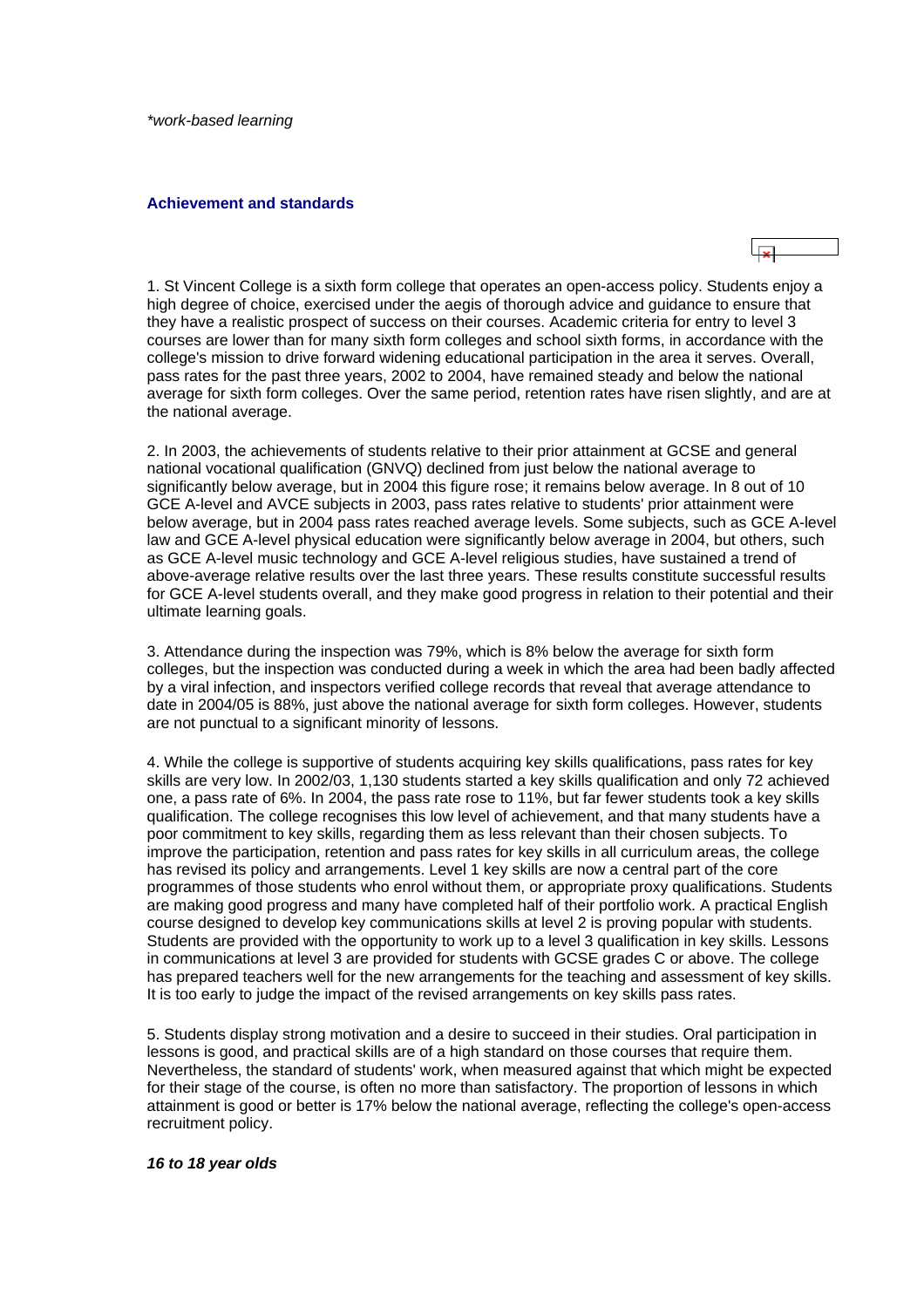6. In 2003/04, 8% of students aged 16 to 18 were enrolled on long courses at level 1. Pass rates for these students rose from 38% in 2003 (34 percentage points below the national average for that year) to 67%. In a number of modern foreign language national vocational qualification (NVQ) and Open College Network (OCN) qualifications, the pass rate was 100% in 2004. Retention rates at this level also rose, to 82%, which is satisfactory. These students develop good personal and learning skills which equip them to make progress.

7. In 2003/04, 25% of students aged 16 to 18 were enrolled on long courses at level 2. Pass rates for these students have remained consistent for the last three years, at 80%. This was 6 percentage points below the national average in 2003. Over half of these students are enrolled on GCSE courses, and in 2003 pass rates for these students were 10 percentage points below the national average, at 82%. Current pass rates are high, for example, in GCSE Japanese, GCSE Spanish, GNVQ intermediate science, and Higher Sports Leaders Award (HSLA), but are low in GCSE English and GCSE mathematics. Retention rates for students studying at this level have risen consistently over the last three years to 82%, which is satisfactory.

8. In 2003/04, 65% of students aged 16 to 18 were enrolled on long courses at level 3. A significant number of students enter college with poor independent learning ability, having achieved fewer high grades at GCSE than is the case in most sixth form colleges. They develop good study skills and mature as independent learners during their time at college, but for those on two-year courses (the large majority), these qualities are often not of apparent benefit until their second year. The college recognises this and does much to maximise students' opportunities to succeed during their second year. As a result, students' pass rates at GCE A level are significantly better than at AS level. Over the last two years to 2004, 94% of students on AS-level courses progressed to GCE A-level courses. In 2004, most students who wished to progress to further education (FE), higher education (HE) or employment did so. Pass rates for students on level 3 courses have remained consistent for the last three years, at 81%. This was 6 percentage points below the national average in 2003. For students on GCE A-level courses, the pass rate in 2003 was at the national average of 93%. Generally, a relatively small proportion of students achieves grades A and B at AS level and GCE A level, although the number of subjects in which they did rose in 2004. Pass rates are currently very high, for example, in GCE A-level media, AVCE performing arts, GCE A-level history, GCE A-level classical civilisation, GCE A-level chemistry, GCE A-level English literature and AS-level French (all 100%); they are low, for example, in AS-level law, AS-level sociology, AS-level media, AS-level art and AS-level human biology. The retention rate in 2002/03 for students at this level was 88%, consistent with the national average. It was at the same level in 2003/04.

9. Students studying at level 3 often take some time to develop the necessary study and expressive skills to enable them to achieve well, and such attributes as conceptual and abstract analysis, critical evaluation and intellectual confidence are significantly more evident in students in their second year at college. A significant minority of students at AS level do not express themselves well: they are reticent to formulate ideas and lack the confidence to express themselves in lessons; in modern foreign languages, they commit too many basic grammatical errors; in science and mathematics, they struggle with new concepts. By the time they are studying at GCE A level, students have developed much better levels of concentration and application, and they exhibit academic maturity in their capacity to learn from a variety of sources, including each other. They make good progress towards realising their potential. They enjoy exchanging ideas in humanities, science, film studies and English, and they explore practical possibilities in a creative, disciplined and technically proficient way in performing arts and sport. In science, students make good use of their experimental skills and pose interesting questions to their teachers. Theory and practice coalesce in sport. Listening and comprehension skills are good in modern foreign languages. Students use specialist subject terminology effectively. The better students thrive in collaborative settings, and their presentational skills are of a high order.

# *Adult learners*

10. Just over half of the enrolments in 2003/04 were of students aged 19 and over. The vast majority of these were part time, on short courses, most of which were at level 1. In 2003, pass rates were at least seven percentage points below the national averages at all three levels, and in 2004 these rates rose only on short courses and on long courses at level 1. On short courses, which account for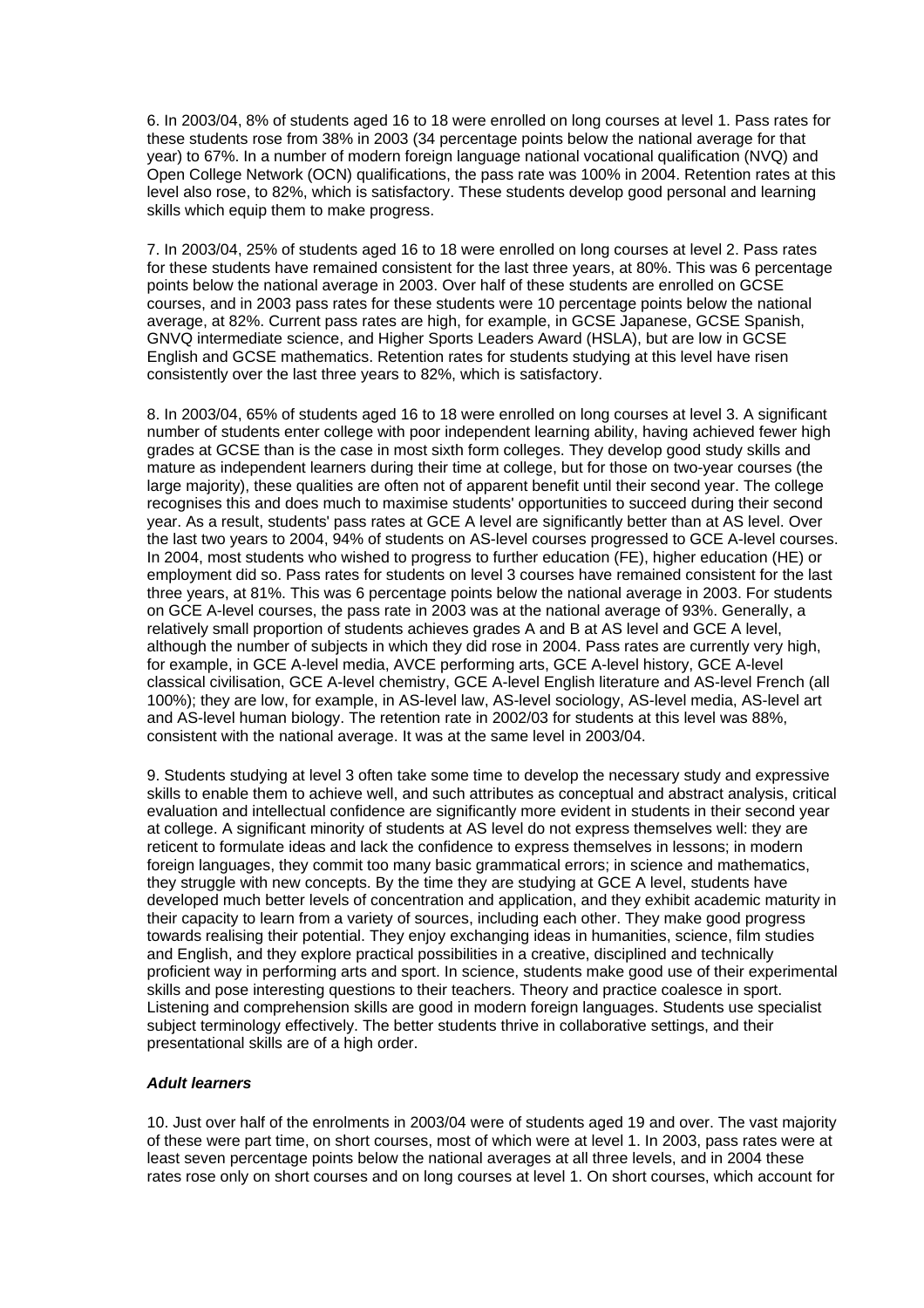<span id="page-10-0"></span>over 80% of the enrolments of these students, the pass rate in 2004 was 59%, 27 percentage points below the national average. Retention rates for adult students are good, and have been consistently above average for the last three years to 2003/04 at all levels except level 3, where they are just below the average. The retention rate of the large numbers of adult students on short courses is very good, at 93%.

11. Many adult students who undertake courses at college have been away from education and training for many years, or are returning to learning after previous failure. They are well motivated, but lack basic study skills and self-esteem. These qualities develop well in lessons, and their capacity to work independently and in small groups grows quickly. They can question and answer clearly, and they take pleasure in applying their new knowledge. The standard of their work varies considerably across different courses. At level 1, personal confidence is often the key to the rapid acquisition of technical skills and the ability to apply what has been taught. Note-taking, and the systematic sifting and collation of evidence from basic investigations, are successfully developed. At level 3, adult students demonstrate good research skills. They respond enthusiastically to the collaborative nature of much of the work, engaging in productive dialogue with teachers and other students.

### **Quality of education and training**

12. Teaching, learning and attainment were graded by inspectors in 78 lessons. They judged teaching to be good or better in 80% of lessons observed, satisfactory in 19% and less than satisfactory in just 1%. The percentages of lessons graded for learning as good or better, satisfactory and less than satisfactory were 67%, 31% and 2%, respectively. Teaching was found to be particularly good in English and modern foreign languages, sports, leisure and tourism, and humanities. Teachers are enthusiastic and committed, and have good subject knowledge. They are largely successful in motivating students to learn, and in nurturing in students their own independent study skills.

13. In the better lessons, activities are carefully planned and teachers employ a range of methods to engage students. There are very good working relationships between teachers and students, and between students themselves, and the learning environment in lessons is purposeful. Teachers give generously of their time both in and out of lessons, and the thorough knowledge they have of their students as individuals enables them to give advice and support that takes account of students' different needs. A real appetite for learning is evident, especially in GCE A-level lessons. Students are encouraged to question and explore material and ideas, and work in pairs and in small groups is well used to encourage full, structured discussion.

14. In humanities, modern foreign languages, English and film studies teachers are particularly skilled at creating and managing active learning roles for students: role-play, presentations, debates and demonstrations are effectively used to encourage students to formulate their own critical ideas and cite appropriate evidence in support. They display an impressive capacity to articulate their complex original responses, for example, in a discussion about the moral destinies of characters in *The Duchess of Malfi*, or in a debate on the original banning of films directed by Ferrara. Other students have the confidence and maturity to challenge and argue in these open fora, which are sensitively managed by teachers to encourage full participation. In sports, mathematics, science and performing arts lessons, teachers integrate practice with theory in ways that illuminate their exposition for students who often struggle with abstract concepts. In some very good lessons, teachers exploit students' appetite for competitive play by constructing highly enjoyable games and quizzes to reinforce and exercise students' knowledge.

15. Weaker lessons lack planning and specific purpose. Activities to engage students in learning are not fully structured and teachers rely too much on the giving of information. A minority of students remain uninvolved in creative or practical work, and do not develop sufficiently independent learning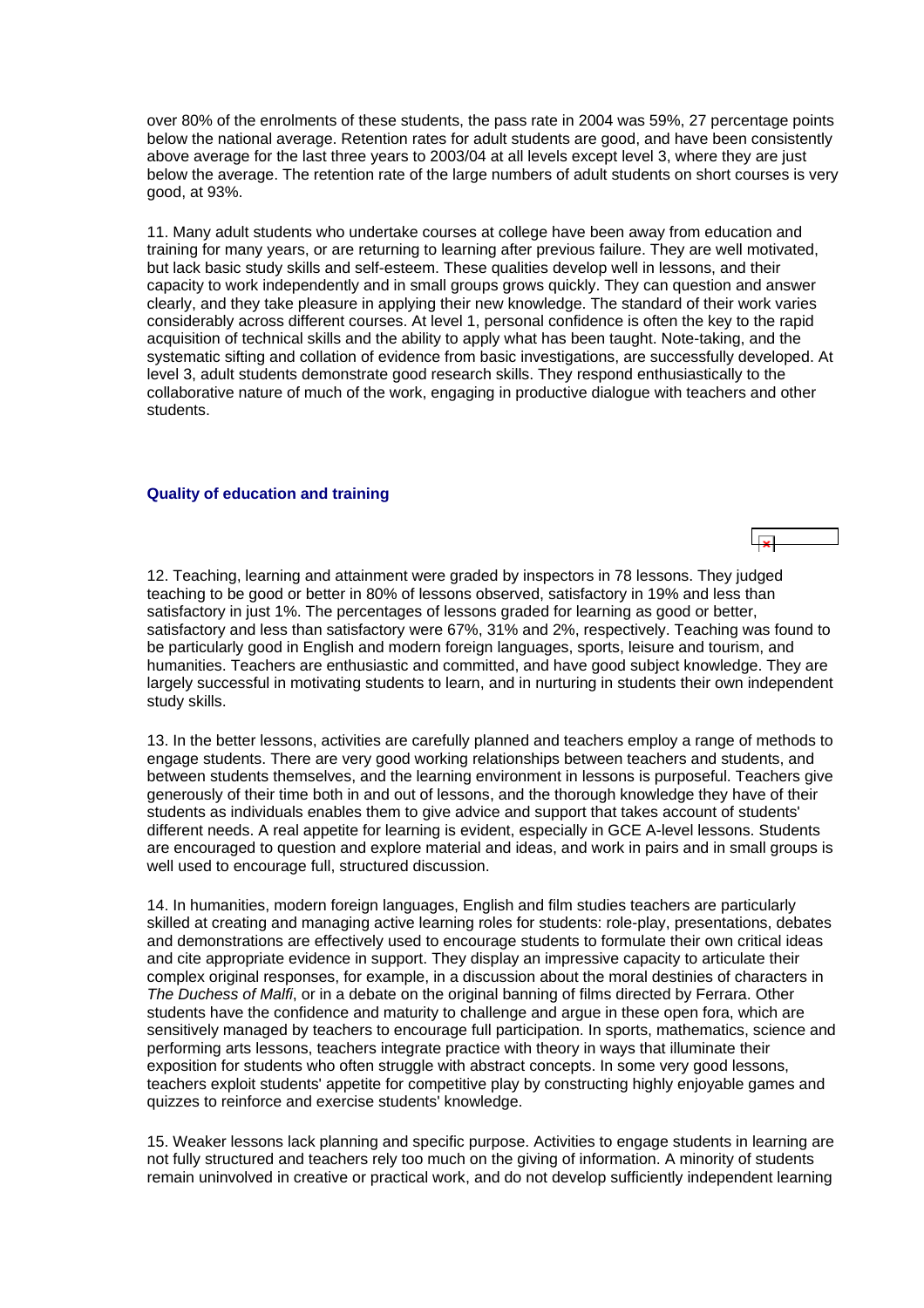skills. In a few lessons in science and performing arts, the very small number in the class inhibits the dynamic exchange between students.

16. There is a satisfactory level of staffing with 77 full-time academic teachers, including managers, and 32 part-time teachers. The college employs a further 68 part-time adult education and basic skills tutors. Most teachers are appropriately qualified and experienced. Of the mainstream staff, 91% hold a recognised teaching qualification and the remainder are working towards an appropriate qualification. Of part-time staff 94% hold a teaching qualification and a further 3% are working towards a qualification. An appropriate number of teachers are qualified as assessors or internal verifiers. The college has a good continuing professional development system that is strongly linked to the college training needs planning cycle, and participation is widespread. Teachers are actively encouraged to update their specialist skills and many do so. The college holds current accreditation as an Investor in People.

17. The college has made significant improvements to its accommodation since its foundation in 1987. The property strategy is good and maintains an effective balance between the conflicting needs of ongoing investment in the 19<sup>th</sup> century former Royal Navy buildings and the development of new and improved resources across the site. The estates department responds quickly and effectively to the needs of the curriculum areas. College accommodation across all curriculum areas is generally good and well maintained. Learning resources are good. The majority of classrooms are pleasant environments, well decorated and well furnished. Accommodation is very good in sciences with well-equipped laboratories. However, some lessons in humanities, media and mathematics take place in classrooms that are dull and poorly maintained, with low-quality whiteboards being used as screens for projected materials. There are good specialist resources in the art studios and workshops. There is a small theatre which, as well as being an important resource for performing arts, is also a much-valued facility for a number of community music and drama groups. Sporting and recreational facilities are very good with a well-equipped sports hall, indoor swimming pool, an all-weather pitch and social areas. The sports facilities in particular are well used by students, staff and the local community.

18. Assessment processes are good. All full-time students undergo diagnostic screening to identify learning difficulties and to determine the level of support needed. The screening also identifies preferred learning styles and this information is disseminated to curriculum areas. However, there is insufficient information provided by some local schools to the college, particularly for those students who have learning difficulties and/or disabilities.

19. Full-time students are set target grades based on their attainment at GCSE and they are used effectively by tutors and subject teachers to monitor and improve performance. Formal reviews of progress for full-time students occur once a term. They utilise target grades and include selfevaluation, but no record of the outcomes is provided for students, except when it culminates in the annual formal report. Personal tutors maintain good records of students' progress.

20. Homework is set regularly and marked thoroughly. Feedback is positive and provides clear guidance for students on how to improve their work. Individual learning plans are used effectively with students on pre-entry and entry level full-time courses to monitor and record students' progress. Assessment procedures meet examination board requirements and assignments are effectively linked to the final examination. Parents and carers are kept well informed through formal reports that are produced once a year and through parents' evenings. There are also effective informal communications that are used if a parent has a concern.

21. Students benefit from a very wide and diverse range of courses and programmes to meet their needs at all levels. The choice for students at level 3, in particular, is very extensive with over 50 subjects available in almost any combination. The college's very flexible approach to timetabling means that students are rarely unable to take the subject combination of their choice. Unusually for a sixth form college, the courses available give students at all levels and across all curriculum areas clear progression routes from pre-entry level through to level 3. There are good pathways available in academic and vocational areas, with imaginative combinations of various types of qualifications to provide programmes that meet the individual needs of students.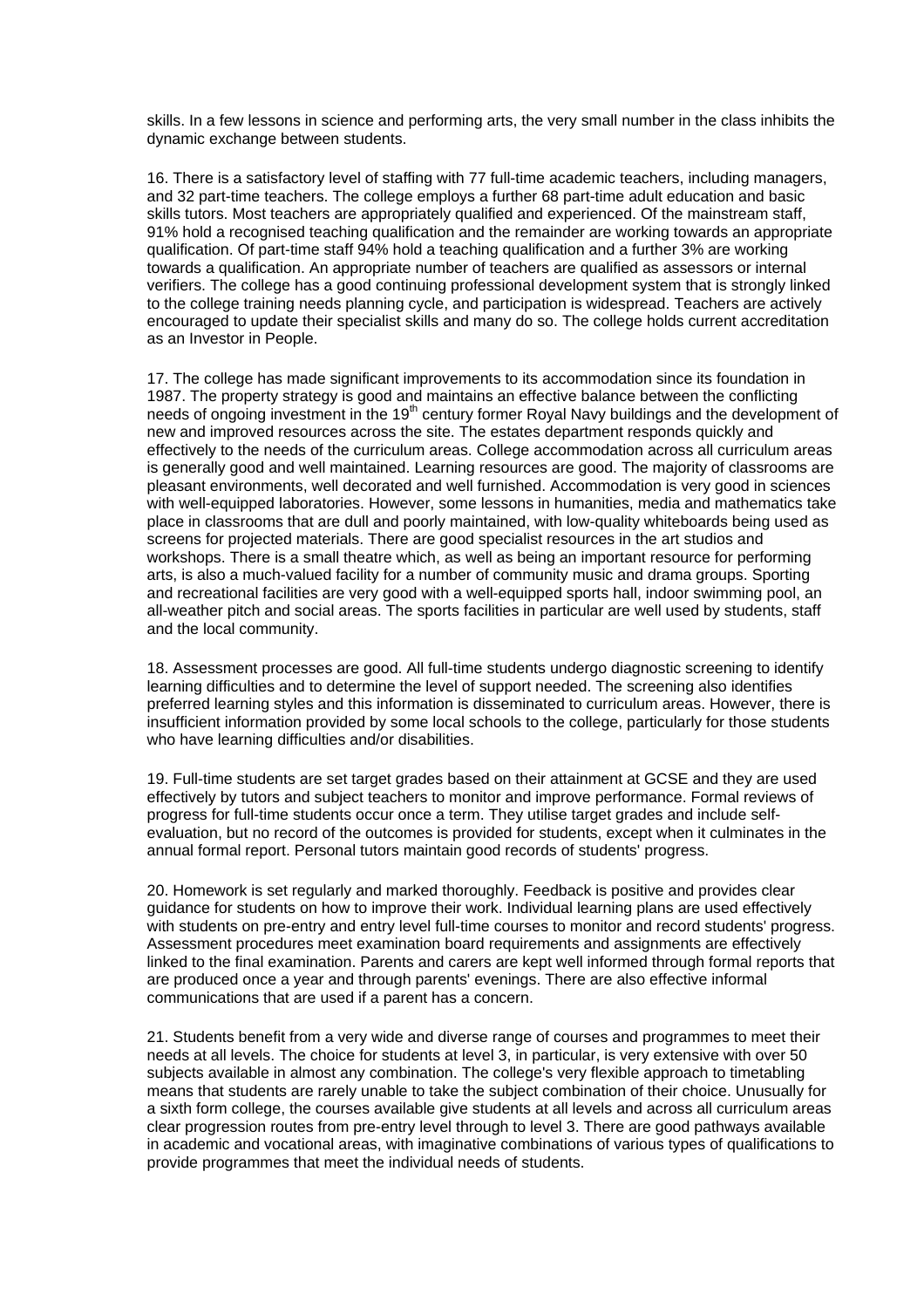22. The college has very effective links with external partners to develop programmes for the local community. In particular, the links with three special schools enable students with learning difficulties and/or disabilities to follow suitable programmes. The college has developed programmes to enhance learning opportunities for under-represented groups. It very successfully provides a number of outreach programmes in the community, particularly in local housing estates that are recognised as having significant levels of deprivation. These programmes are run in partnership with local community groups and are making a vital contribution towards the regeneration of Gosport, which is designated a Testbed Learning Community by the government.

23. The college offers provision for adults seeking to re-enter education with a pre-entry level `Stepping Stones' programme. For students aged 16 to 18, pre-entry level `Preparatory' and entrylevel `Bridging' courses are available. The college is part of an Increased Flexibility (IF) programme, and in particular has developed courses for pupils aged 14 to 16 in sport, critical thinking, care and modern foreign languages.

24. Students participate in a good range of enrichment activities and additional short course qualifications, enhancing personal development and employability. The college arranges a regular series of study visits that enable students to attend art exhibitions, theatre productions, concerts and a wide range of overseas trips to locations such as New York, Berlin and Rome. Students make extensive use of the good opportunities available to them to participate in sporting and leisure activities. Notable success has been enjoyed by sports teams and a large group who entered the national `Rock Challenge' in 2004.

25. Support for students is good. Students receive effective and impartial guidance that enables them to choose appropriate courses. There are good links with local schools that include visits, taster sessions and open evenings. Adults enrolling on daytime and evening courses receive good advice and guidance. Induction arrangements are thorough and enable students to settle into their programme quickly. Careers education and guidance are good. The programme is well planned and communicated to students through tutorials and progress review days. Students receive comprehensive advice and guidance for progression to HE, training and employment. A wide range of events is provided, often with a specific focus. There is good support for both full-time and parttime adults from a dedicated team. There are effective links with Connexions staff who provide more intensive support for individual students. The `Pathfinder' programme provides additional help for students who need more directed guidance.

26. Individual learning needs are accurately diagnosed. Diagnostic screening identifies specific and general learning difficulties and nominates which learning styles might be most effective for each student. The provision for learning support is very good. Comprehensive specialist support is provided for students with learning difficulties. Adults, including those studying in outreach centres, have access to all the services that are available for students aged 16 to 18. There is particularly good provision for students who have restricted mobility that includes physiotherapy facilities and assistive technology for students with hearing impairments. There are discrete full-time courses for students with moderate and severe learning difficulties at pre-entry and entry level.

27. Students receive good personal support from teachers and tutors. All daytime students are allocated to a tutor who assumes overall responsibility for the student's welfare. There is a daily tutorial period which is used as a communication channel and as a mechanism to monitor students' progress. Attendance and punctuality are effectively monitored; absence and lateness are communicated to tutors and dealt with effectively in the daily tutorial time. However, much of this time is not used effectively and there is no overall programme to guide and support tutors in their use of the time. Subject teachers provide good learning support and give freely of their time. There is good support for personal issues from the student support officers, the welfare officer and other specialist services.

28. The college actively promotes the welfare of vulnerable students through its arrangements for child protection and associated staff development. Students aged 16 to 18 successfully develop independent living skills and are well informed about appropriate progression routes into HE, training and employment. The child protection policy is in place and has been agreed by the governors. The college is well advanced in promoting and implementing other child protection requirements.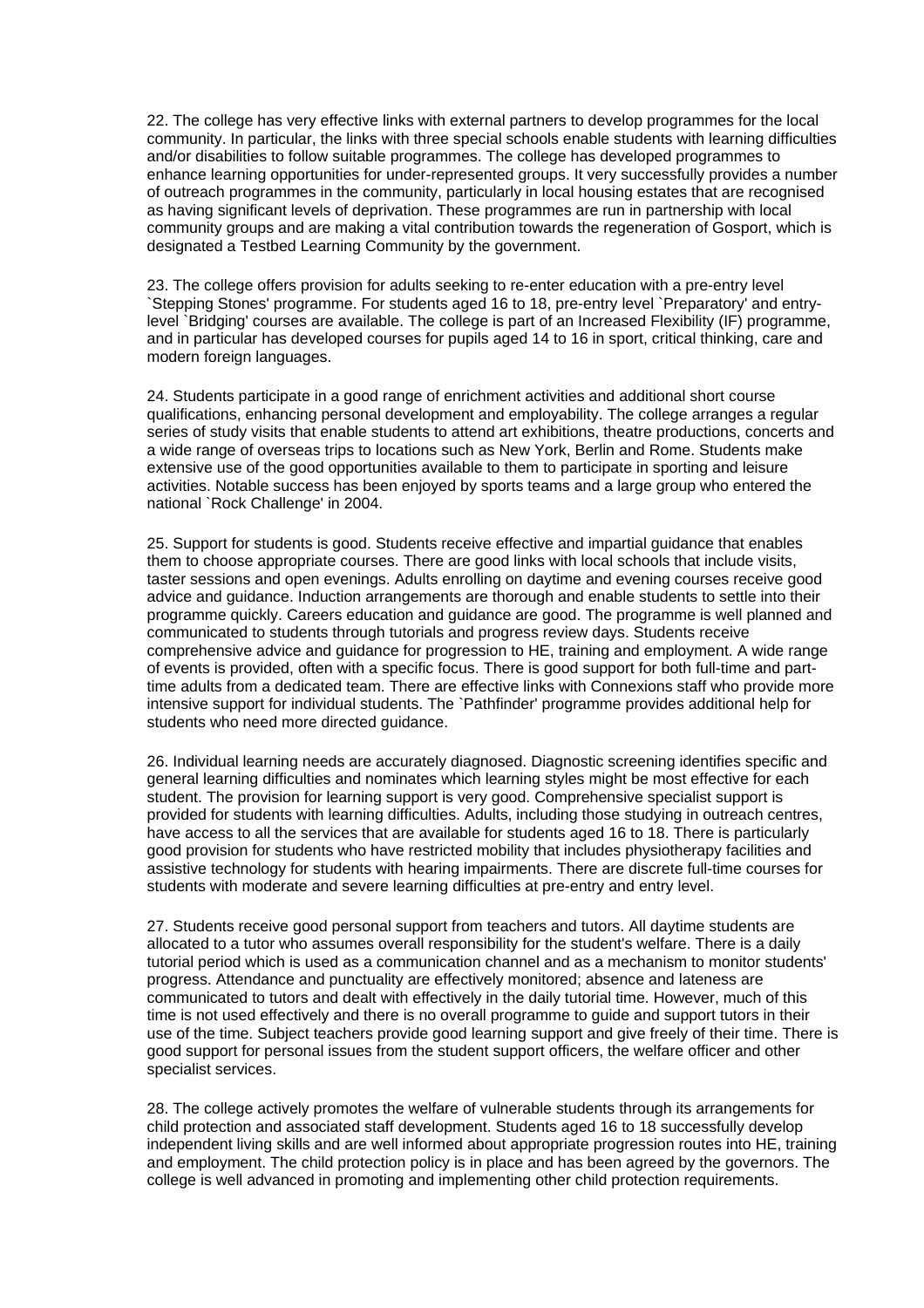#### <span id="page-13-0"></span>**Leadership and management**

29. Leadership and management are good. The college benefits from strong leadership by the principal and senior managers. Governors and managers share an appropriate mission statement for the college, expanded into five key aims which shape learning at the college. These are provision of accessible learning and recreational opportunities for the community; effective recruitment, guidance and support; excellence in performance; effective and efficient deployment of resources; and community partnerships. The college is accessible to students of a wide range of abilities, and has responded well to the diverse needs of the community. It works hard on its key objective to reach excellent achievement for students, and pass rates have improved in 2004; however, they remain below the national averages for sixth form colleges in many subjects.

30. Retention rates have been variable over the last three years, but have improved to at or near national averages, following a number of major initiatives since the last inspection to improve interview and enrolment procedures. There is evidence of improved in-year retention rates on courses in 2004/05.

31. Since the last inspection, the college has continued to be responsive to local needs, including those of employers. It has recruited well from the neighbouring secondary schools, diversified the curriculum, and extended lifelong learning for the community. It now offers outreach provision from a number of community venues in the more socially deprived wards of the borough. It has also introduced new level 1 courses and consolidated the range of level 2 courses for students aged 16 to 18.

32. The college management information system is reliable and accurate, having improved in the four years since the last inspection. Curriculum managers use data to inform their monitoring and planning, and detailed data are available for scrutiny by the corporation. The full board of the governing body is formally informed about students' academic achievements annually, and is briefed regularly about enrolment, retention rates and financial developments, to enable it to monitor the college's performance. It has successfully encouraged improvements in several curriculum areas through the work of the curriculum and quality committee, established since the last inspection.

33. The quality assurance framework is well established and includes annual self-assessment. The college has developed a quality assurance system managed by the vice-principal, leading to annual quality assurance reports and development plans for each curriculum area. The agreed action plans are scrutinised by the principal and the quality team. They also identify courses at risk and develop additional action plans for improvement. There is evidence of significant action by course leaders and curriculum managers in several curriculum areas to improve pass and retention rates.

34. The self-assessment reports are almost always accurate, logical and systematic in identifying strengths and areas for improvement, although several had to be moderated to a more realistic grade by the validation panel. Subsequent annual development plans for curriculum areas provide realistic targets for improvements, which are monitored throughout the following year. Areas of poor performance have been subjected to additional curriculum reviews, resulting in very imaginative and detailed action plans to secure improvements. Psychology, information and communications technology (ICT) and health and social care have recently been reviewed in this way. In some subjects, however, poor pass rates below national averages have persisted for three years, and only began to show improvements in 2004. It is thus too early to assess fully the impact of some of these measures. The lesson observation programme is extensive and includes external validation, but the college's own grading profile in 2003/04 produced higher grades than those awarded by inspectors. The results of the lesson observations inform in-service training priorities throughout the college.

35. The new management structure, introduced in 2003, created more capacity in the senior management team, establishing posts to develop initiatives and monitor progress through the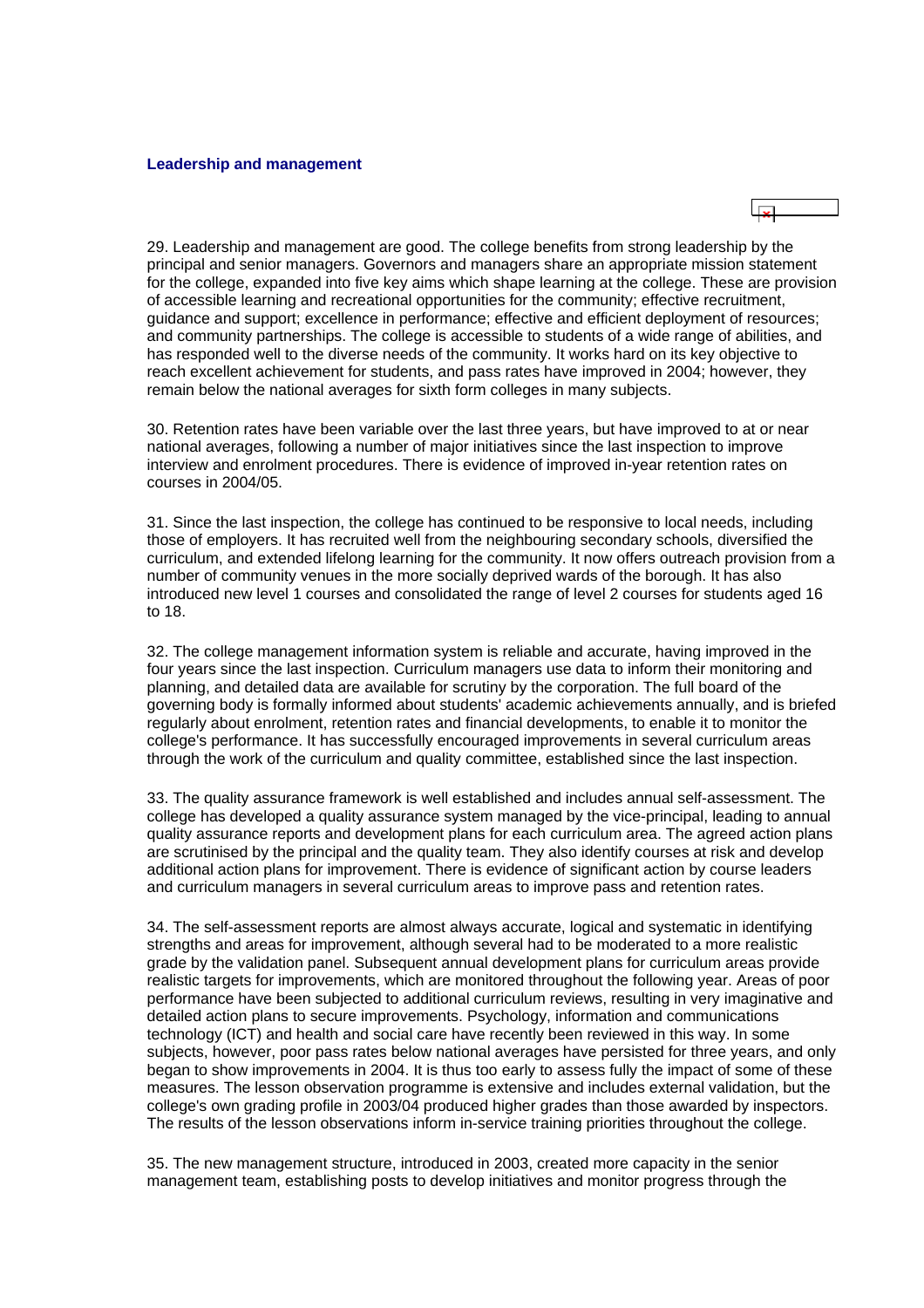<span id="page-14-0"></span>appointment of three assistant principals. The principal leads the senior managers as a quality team, and chairs a standing committee for policy and resources, the purpose of which is to monitor finance, enrolments, class sizes, retention and pass rates, and other key performance indicators. The quality of leadership and management in curriculum areas is generally good. In the best cases, there is astute course management and reporting, with a strong team focus on quality data relating to teaching and learning, pass and retention rates. Curriculum planning is well developed and a good range of courses and accreditation opportunities is offered to students.

36. The college has developed an effective and valued staff appraisal system which, informed by the lesson observation programme, is a key means of identifying staff training needs. There is a wellresourced programme for staff development, which has addressed many important cross-college initiatives: for example, the development of a new tutorial system, and new strategies for inclusive teaching.

37. The college has very good links with many secondary schools in the vicinity, of which head teachers speak very highly. College staff attend school parents' evenings to talk with prospective students and their parents. The college also has effective links with the three special schools in the area, enabling students with learning difficulties and/or disabilities to have access to the college's specialist provision. The college is also a member of a local IF partnership, providing courses for an increasing number of school pupils who wish to take a vocational or alternative course at Key Stage 4. The college has very good links with several community partnerships, including those for economic and strategic regeneration of the Gosport peninsula area. The borough has been designated a Testbed Learning Community by the government, and the college plays a vital role in the regeneration of the area.

38. The college has recently revised and extended its equal opportunities policy and has a standing committee for equality and diversity, led by the principal. The committee has been active in promoting a wide range of good initiatives. It has thorough policies for equal opportunities and race equality, together with implementation plans, and staff have been appropriately trained in these. There is, however, no clear evidence that the corporation has approved the college action plan for the promotion of racial equality, or that it has plans to monitor this and report publicly on the results. These policies are supported by an innovative and topical range of initiatives, such as cross-college culture days and an event focusing on counteracting racism in football. They are also informed by focus groups for dealing with harassment and bullying, and other significant issues. A statement on disability describes support and resources for students with special needs. Good examples of attention to equality and diversity issues are widespread across most curricular areas. There is an active student council. The monitoring of students' retention and pass rates and progression by gender and minority ethnic background is undertaken, but this has yet to be developed into analysis or action plans.

39. The college has generally achieved its forecast units of funding over the last three years. Budgeting and financial management are prudent. The college has a sound financial status and the corporation has sufficient financial reserves to cover the estimated deficit that will arise this year, following a very late cut by the local LSC in the budget for adult education. There have been satisfactory improvements to resources since the last inspection, and there are no significant shortcomings in current resourcing. The college offers satisfactory value for money.

احآبا

# **Part C: Curriculum and occupational areas**

**Science and mathematics**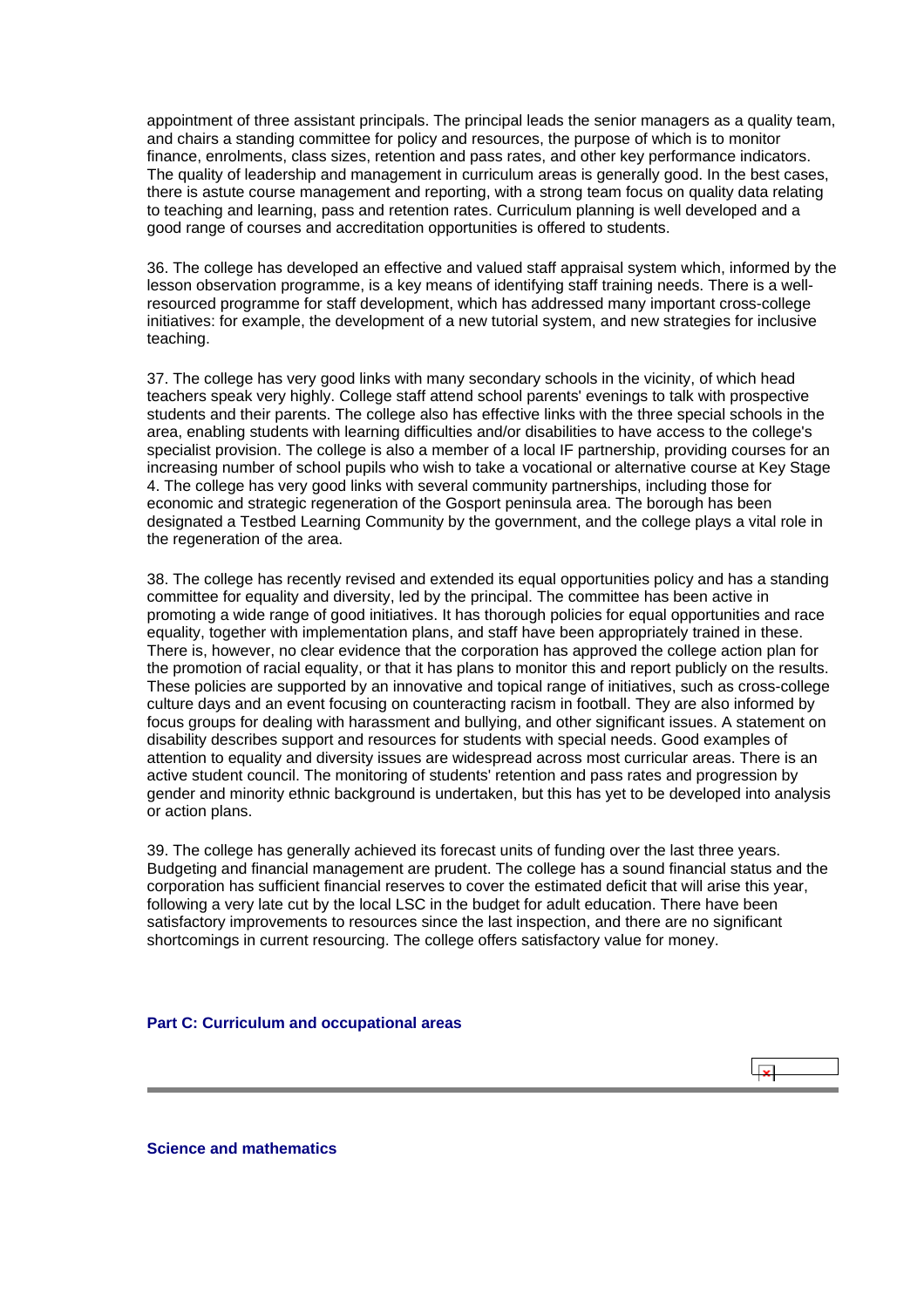Overall provision in this area is **satisfactory (grade 3)**

The contributory grade for provision in science is **good (grade 2)**

### *Strengths*

o high pass rates on GCE A-level chemistry and mathematics and GNVQ science

 $\overline{\mathbf{x}}$ 

- o good teaching which motivates students
- o high-quality specialist accommodation in science
- o very good individual support for students
- o good curriculum leadership and management.

### *Weaknesses*

- o low pass rates on AS-level mathematics and human biology and GCSE mathematics courses
- o insufficient facilities for ILT in some lessons
- o numbers in some lessons too small for productive group work.

### *Scope of provision*

40. The college offers a wide range of courses in science and mathematics. Biology, human biology, chemistry, physics and environmental science are all offered at AS level and GCE A level. Both mathematics and further mathematics can be studied at AS level and GCE A level, with options available in statistics and mechanics. Decision mathematics is offered at AS level and there are freestanding advanced units in algebraic techniques and statistics. There are GCSE courses in mathematics and biology and free-standing mathematics foundation units in data handling and money management. Vocational science courses are offered at intermediate GNVQ and AVCE. Evening courses in mathematics and biology are provided at the college main site and at an outreach centre. At the time of inspection, there were 399 full-time students enrolled on courses in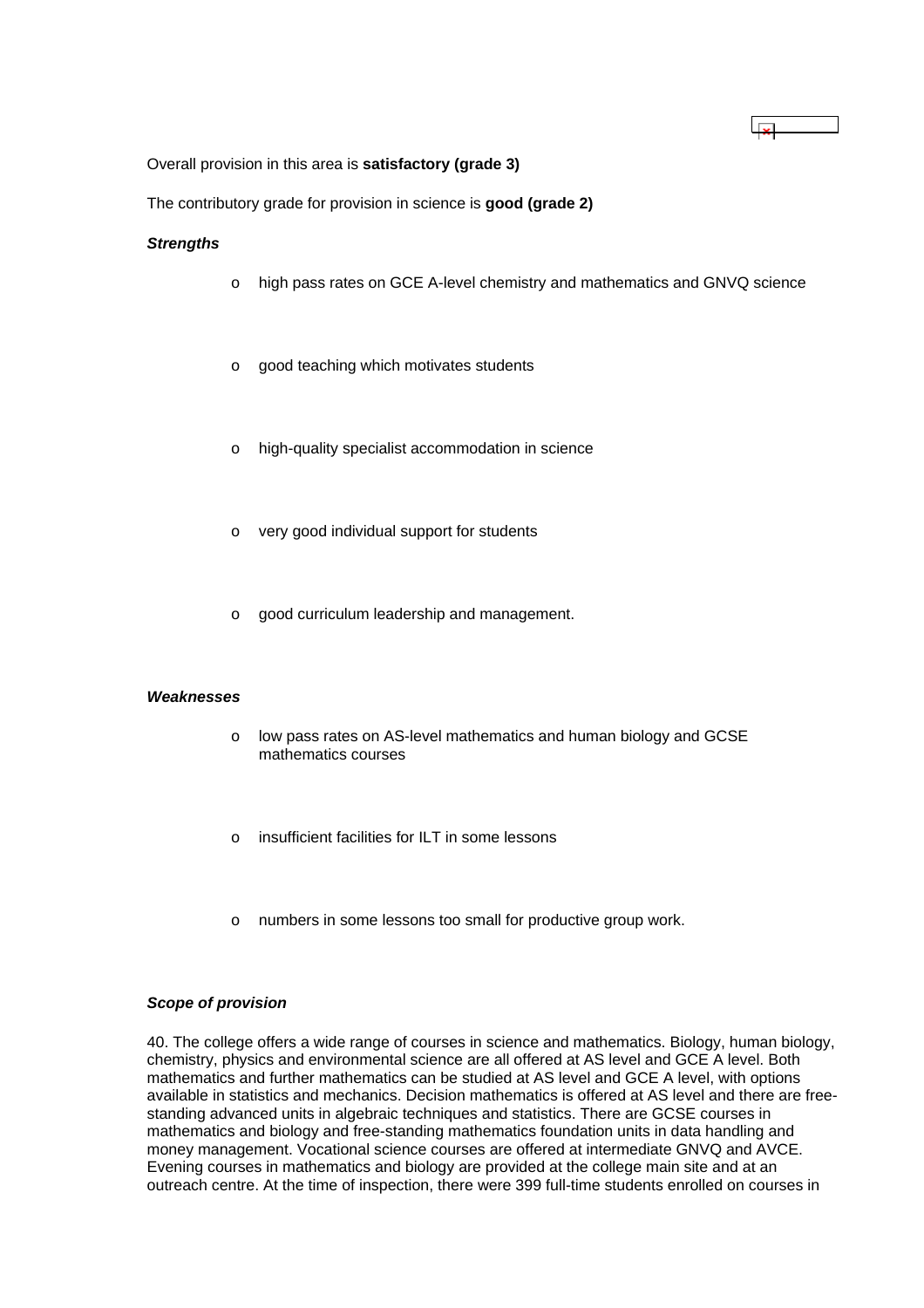this area, of whom 332 were aged 16 to 18 and 67 were aged 19 and over.

#### *Achievement and standards*

41. Students' achievements are satisfactory. In most subjects, retention rates are near to national averages. Pass rates are close to national averages in most subjects. There are some improving trends in pass rates, with GNVQ intermediate science rising from 70% to 100% over the past three years to 2003/04, and GCE A-level chemistry reaching 100% in 2003/04. There are a number of courses with pass rates below national averages. In AS-level mathematics, the pass rate is 43%, compared with 75% nationally, and in GCE A-level biology and GCE A-level physics, the pass rates in 2003/04 were over 10% below national averages. Across the curriculum area as a whole, there are a number of courses on which students achieve lower grades than might be expected from their attainment at GCSE, and some, such as GCE A-level chemistry, AS-level physics and AS-level environmental sciences, where they achieve higher grades than might have been expected. Generally, students on AS-level and GCE A-level courses gain fewer passes at high grades A or B when compared with the national average for such achievement.

42. The standards of students' work are generally satisfactory. AS-level students struggle at the beginning of their courses to acquire an adequate understanding of scientific and mathematical concepts, although the more able can do so and apply them to difficult problems. GCE A-level science students develop good practical and experimental skills and are confident with laboratory apparatus*.* AS-level chemistry students are able to carry out titrations and other operations with expertise. Students on GCE A-level mathematics courses have good algebraic skills and are quick to ask challenging questions of teachers. GCE A-level physics students can apply theoretical concepts to practical situations, such as the application of changes in flux to fairground rides, and the behaviour of electromagnetic fields to metal detectors. On GCSE mathematics courses, some students struggle with basic number concepts.

| Qualification                | Level | <b>Completion year:</b> | 2002 | 2003 | 2004 |
|------------------------------|-------|-------------------------|------|------|------|
| <b>GCSE</b> mathematics      | 2     | No. of starts           | 118  | 156  | 187  |
|                              |       | % retention             | 70   | 74   | 88   |
|                              |       | % pass rate             | 40   | 32   | 35   |
| AS-level biology             | 3     | No. of starts           | 55   | 88   | 73   |
| /human biology               |       | % retention             | 76   | 90   | 85   |
|                              |       | % pass rate             | 52   | 63   | 66   |
| AS-level mathematics         | 3     | No. of starts           | 106  | 88   | 77   |
|                              |       | % retention             | 89   | 89   | 93   |
|                              |       | % pass rate             | 57   | 46   | 43   |
| AS-level physics             | 3     | No. of starts           | 44   | 42   | 44   |
|                              |       | % retention             | 84   | 90   | 89   |
|                              |       | % pass rate             | 92   | 92   | 85   |
| <b>GCE A-level</b>           | 3     | No. of starts           | 42   | 43   | 28   |
| mathematics                  |       | % retention             | 98   | 100  | 96   |
|                              |       | % pass rate             | 100  | 98   | 96   |
| <b>GCE A-level chemistry</b> | 3     | No. of starts           | 34   | 28   | 22   |
|                              |       | % retention             | 94   | 93   | 100  |
|                              |       | % pass rate             | 97   | 96   | 100  |

### *A sample of retention and pass rates in science and mathematics, 2002 to 2004*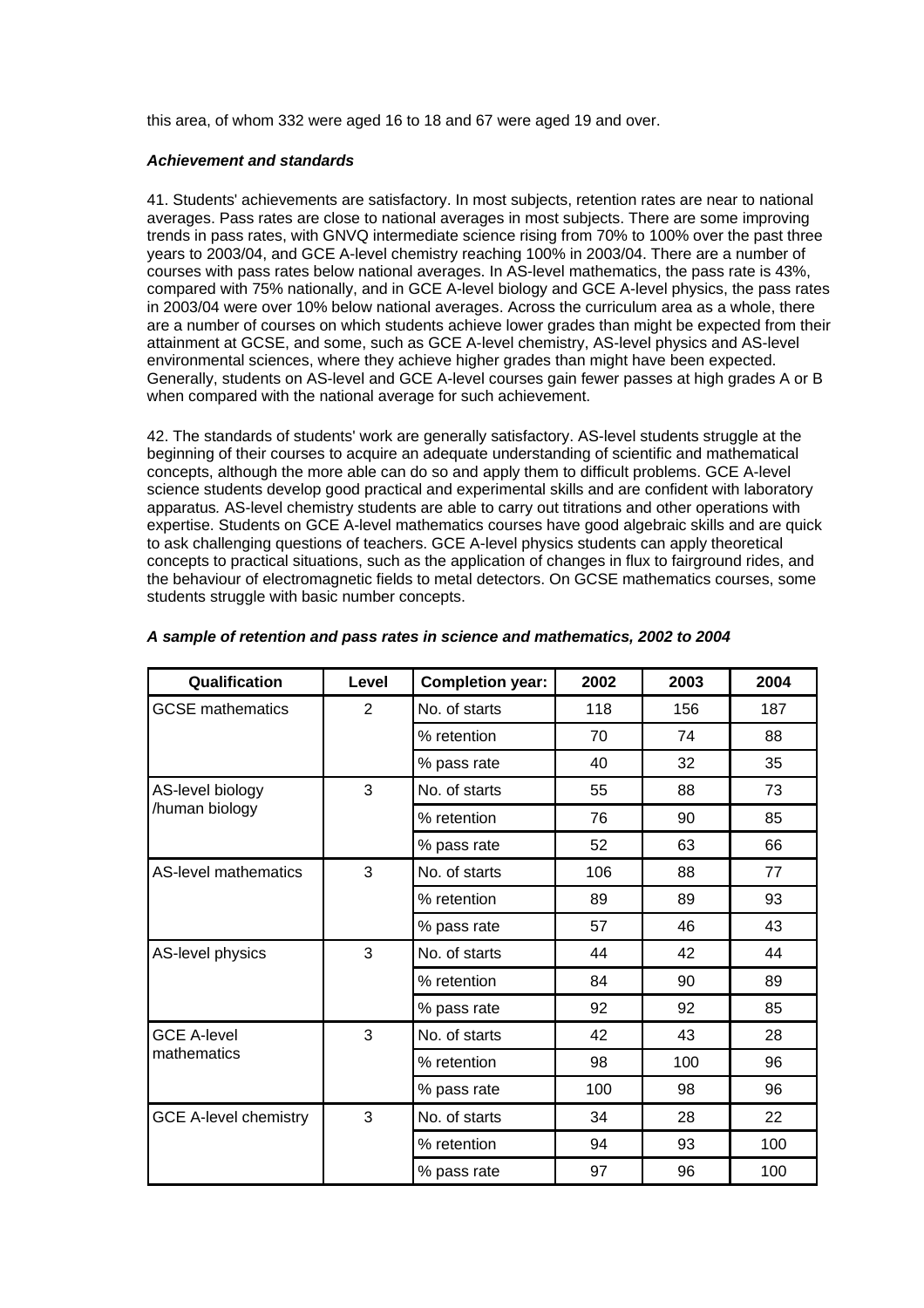*Source: ISR (2002 and 2003), college (2004)*

### *Quality of education and training*

43. There is much good teaching. Teachers are confident in their subject specialisms and work with enthusiasm and commitment. Students are highly motivated to learn, asking and answering questions with confidence. In both mathematics and science, lively expositions and skilful demonstrations help students to master difficult abstract concepts and encourage them to think creatively. For example, in a mathematics lesson, the tutor used ILT imaginatively to introduce the use of Prim's algorithm in networks problems. The students rapidly engaged in solving the related problems. In science lessons, practical work is effectively integrated with theory. In a biology lesson, students successfully extracted DNA from onions and the experimental method helped them to understand its relationship to chromosomes.

44. In a small proportion of lessons, insufficient attention is paid to different ability levels. There are extension activities for the more able students, but they frequently give more practise on a similar theme, and do not extend the students' experience.

45. Teachers are well qualified and appropriately experienced for the subjects they are teaching. Accommodation is very good in science. The laboratories are very well equipped and centrally located. Practical work is well supported by experienced technicians. Some mathematics rooms are inconveniently located and in need of refurbishment. Data projectors are available in all laboratories, but their use to display computer screens lacks the flexibility of interactive whiteboards, inhibiting students' potential involvement. Many rooms have stimulating wall displays. The learning resource centre offers a good range of textbooks and relevant periodicals, and adequate computers.

46. Students' progress is carefully assessed and monitored. All examination courses have regular half-term tests to check learning. These tests are thoroughly marked according to examination board criteria and teachers make helpful comments which make it clear to students what they have to do to improve. Students' examination coursework is well organised. Homework is given regularly and marked promptly.

47. Courses in science and mathematics are well matched to students' needs and abilities, and comprehensively cover the full range of course levels. Free-standing mathematics qualifications provide a stepping stone for students who want to progress in mathematics, but who are not yet ready for GCSE or AS-level study. In science, there is an access course for progression to HE. The most able students can enter for Advanced Extension Awards and national Olympiad competitions.

48. There are many opportunities for students to widen their experience of science and mathematics through enrichment activities: for example, by attending lectures at universities and visiting local industries. Students use the extensive college intranet to do independent study and are able to access it from home. On a minority of courses, the small number of students limits the exchange of ideas.

49. Students receive very good individual support from their teachers. Mathematics workshops and tutorials in science are highly valued by students. Achievement targets are set individually for students and progress towards them is carefully monitored during half-termly reviews.

### *Leadership and management*

50. Leadership and management are good. Course leaders set clear directions for staff and there is a clear recognition of the need to raise pass rates. The self-assessment report is constructively selfcritical, and imaginative action plans have been initiated to address courses which are underperforming. There is a strong team ethos at subject team and departmental levels. Teams meet regularly and issues of teaching and learning are discussed at every meeting. There is a positive culture of sharing good practices and exchanging ideas. Staff development is given a high priority and there are good, supportive procedures for newly qualified teachers.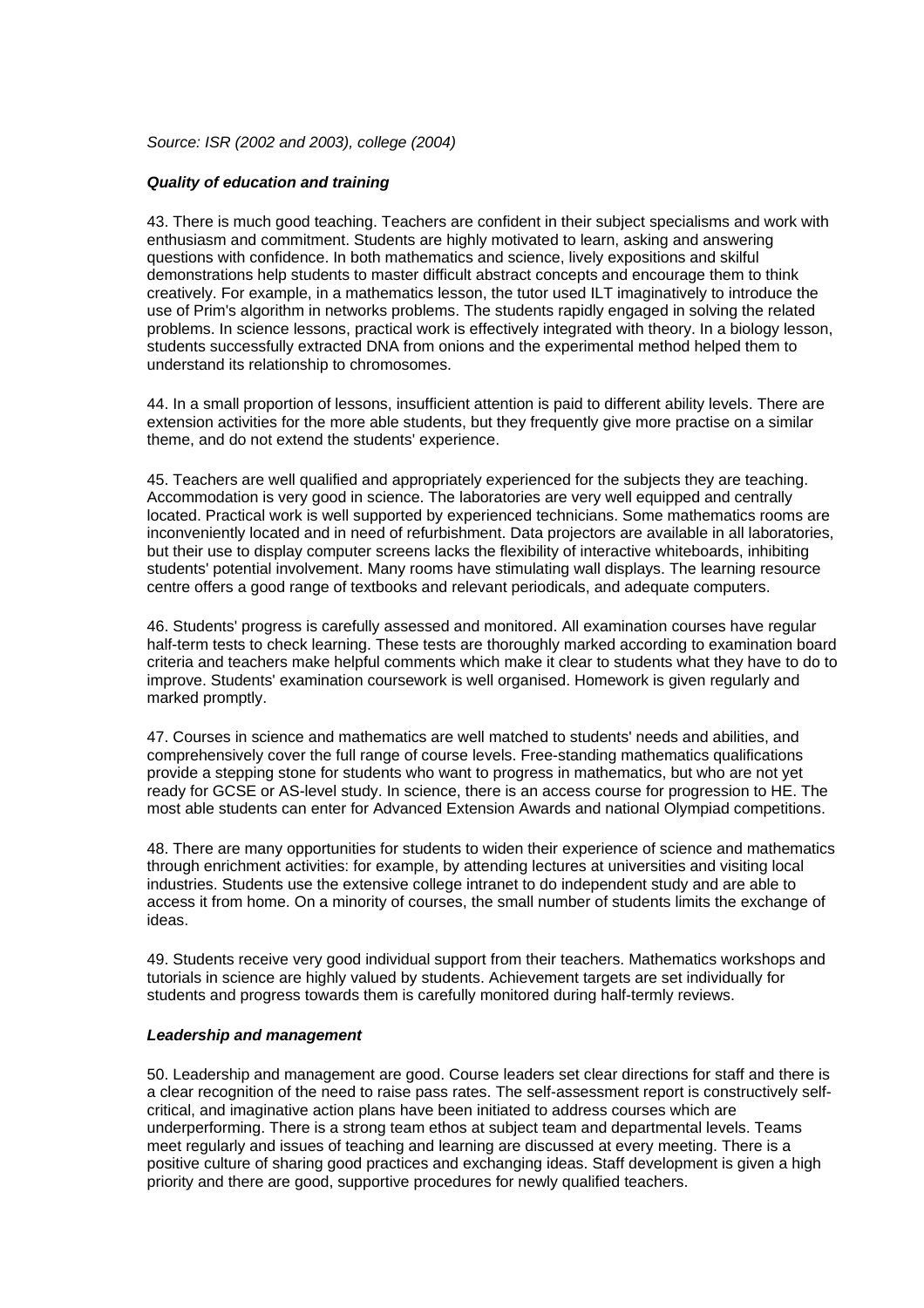### <span id="page-18-0"></span>**Sports, leisure and travel**

 $\Box$ 

Overall provision in this area is **good (grade 2)**

#### *Strengths*

- o very high pass rates on AVCE travel and tourism and AVCE leisure and recreation (double awards)
- o high quality of students' work
- o good teaching on sports courses
- o effective use of high-quality sports facilities
- o good range of provision and progression routes.

### *Weaknesses*

- o low pass rates on AS-level and GCE A-level physical education in 2004, and AVCE travel and tourism and AVCE leisure and recreation (single awards) in 2003 and 2004
- $\circ$  poor achievement of target grades derived from prior attainment on a minority of courses.

#### *Scope of provision*

51. The college offers a wide range of full-time courses in sports, leisure and tourism from prefoundation through to level 3. Courses include OCN foundation in sport and recreation, first diploma in sport, GNVQ intermediate in leisure and tourism, AVCE in travel and tourism, AVCE in leisure and recreation, Business Technology Education Council (BTEC) national certificate in sport, AS-level and GCE A-level physical education. A range of short courses, for example, the national pool lifeguard and first aid awards, enable students to acquire vocationally useful additional qualifications. At the time of inspection, there were 223 full-time students enrolled on courses in this area, all aged 16 to 18. There is no part-time provision.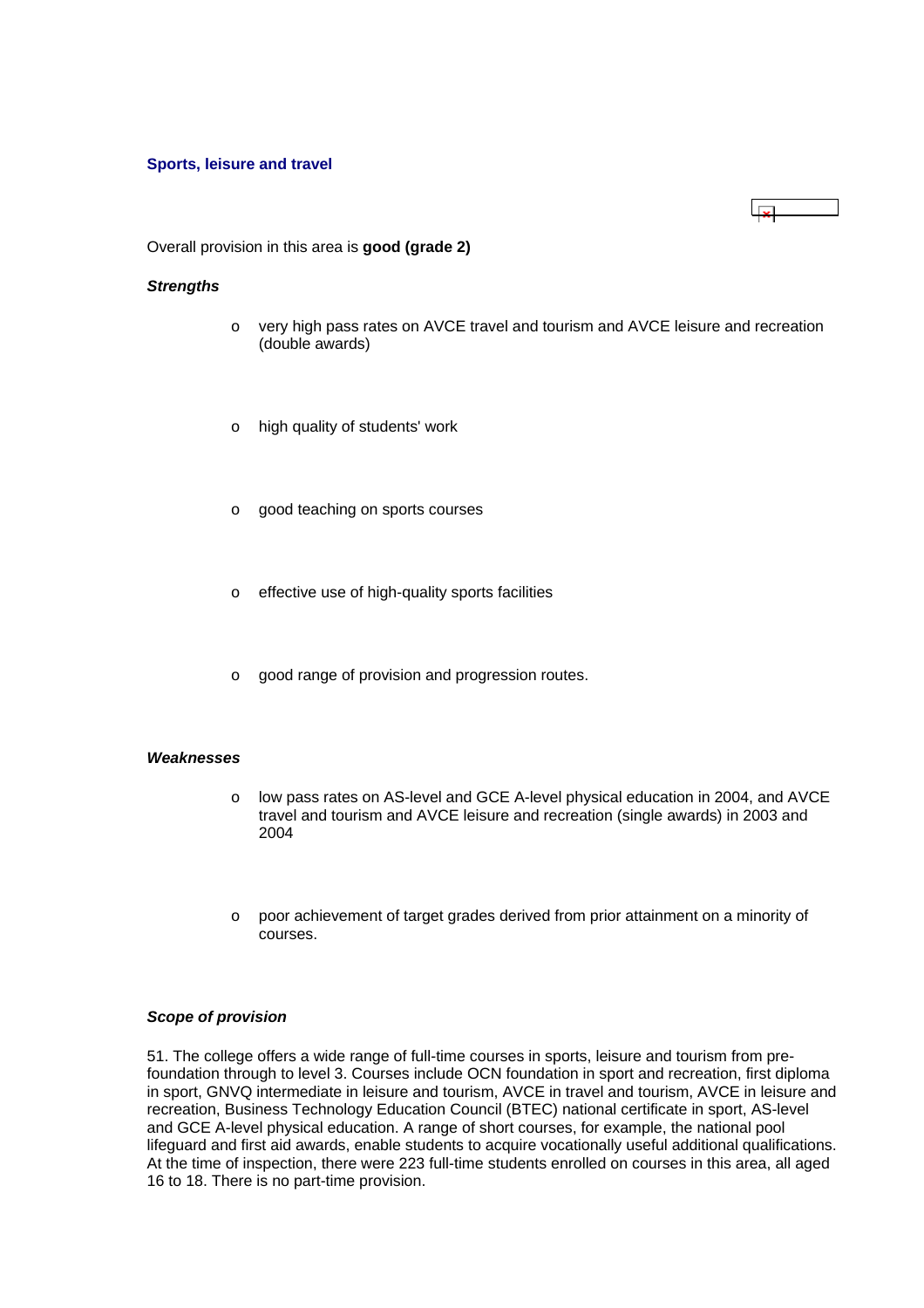### *Achievement and standards*

52. Most retention and pass rates are at the national averages and some are significantly higher. Retention rates on GNVQ intermediate leisure and recreation and GCE A-level physical education were both at 100% for 2003/04. AVCE leisure and recreation and AVCE travel and tourism (double awards) have had pass rates of 100% for the last three years to 2004. However, in 2004, the pass rates on AS-level and GCE A-level physical education fell well below the national average for the first time. Students on a minority of courses achieve lower grades than might be expected from their prior attainment at GCSE. Retention and pass rates on short sports coaching courses, which run with very large numbers, are good and consistently above national averages.

53. Most students produce good written work. Assignments and portfolios are well presented with good use of ICT. Portfolios contain a wide range of work which is appropriately detailed and vocationally relevant. Students on sports courses understand the link between theory and practice. They are confident and motivated. Sports students' practical skills are well developed, and they aspire to high standards of performance. In formal presentations, students demonstrate good skills of research, presentation and collaborative group work and are very enthusiastic about their studies. A number of current students have recently won county representative honours, and some have been awarded national honours, in a range of sports. The college celebrates this success and promotes aspiration through annual sports awards.

| Qualification                | Level | <b>Completion year:</b> | 2002 | 2003 | 2004 |
|------------------------------|-------|-------------------------|------|------|------|
| <b>Community Sports</b>      | 1     | No. of starts           | 71   | 49   | 65   |
| Leader Award                 |       | % retention             | 69   | 71   | 85   |
|                              |       | % pass rate             | 98   | 100  | 69   |
| AS-level physical            | 3     | No. of starts           | 50   | 34   | 50   |
| education                    |       | % retention             | 80   | 82   | 82   |
|                              |       | % pass rate             | 88   | 89   | 78   |
| AVCE leisure and             | 3     | No. of starts           | 15   | 16   | 15   |
| recreation (single<br>award) |       | % retention             | 73   | 81   | 80   |
|                              |       | % pass rate             | 91   | 62   | 75   |
| AVCE travel and              | 3     | No. of starts           | 29   | 16   | 24   |
| tourism (single award)       |       | % retention             | 82   | 94   | 83   |
|                              |       | % pass rate             | 83   | 73   | 75   |
| <b>GCE A-level physical</b>  | 3     | No. of starts           | 30   | 28   | 18   |
| education                    |       | % retention             | 57   | 93   | 100  |
|                              |       | % pass rate             | 94   | 100  | 72   |

|  |  | A sample of retention and pass rates in sports, leisure and travel, 2002 to 2004 |
|--|--|----------------------------------------------------------------------------------|
|--|--|----------------------------------------------------------------------------------|

*Source: ISR (2002 and 2003), college (2004)*

# *Quality of education and training*

54. Teaching is good, particularly in sports lessons. In the most effective lessons, clear objectives are set and teachers use a variety of teaching methods to create lessons that are stimulating, challenging and often good fun. In an AS-level physical education lesson, the teacher used video clips skilfully to translate theory into practice and enable effective learning. Sharing of good practice and teaching materials are valued and encouraged. Teachers are enthusiastic, with a lively style of delivery and imaginative classroom strategies. For example, in another sports lesson, students took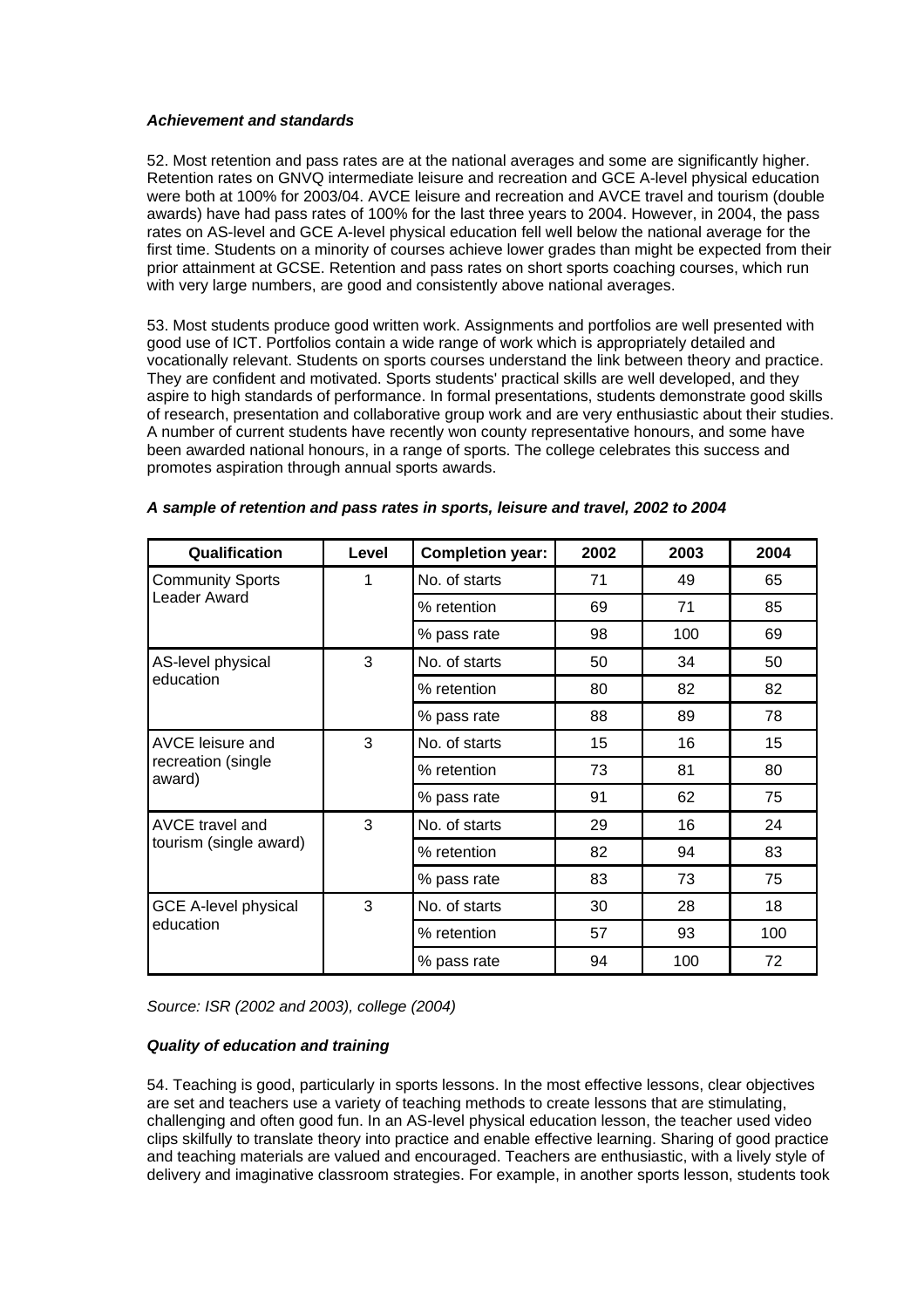<span id="page-20-0"></span>part in a 60-second revision quiz in which they had to speak without deviation, hesitation or repetition. They had fun learning in this competitive way. Sports coaching lessons give students the opportunity to plan, teach and evaluate specific sports coaching sessions. The skills demonstrated by these students are of a high order and teachers manage the evaluation process sensitively. In vocational lessons, teachers effectively link theory to practice and encourage students to draw on examples from their own experience. They emphasise current professional practice, ensuring that students see the relevance of their learning to future employment.

55. In the less satisfactory lessons, teaching lacks pace and fails to stimulate students or engage their attention for the whole of the lesson.

56. There is a good range of high-quality sport facilities that are used very effectively. These include a swimming pool, an all-weather floodlit pitch and a well-equipped sports hall. An example of particularly effective use of these facilities is the large number of local school children who are taught in the swimming pool by college students, enabling them to gain qualifications. There are dedicated teaching rooms with ILT facilities, attractive wall displays and resources for travel and tourism. Good use is made of the learning resource centre. The majority of sports staff have a recognised specialist teaching qualification and are involved in national and local sports initiatives. Teachers make good use of professional development opportunities and some are external examination board moderators and/or specialist training tutors for national organisations.

57. The range of provision across course levels is extensive, and progression routes both within the curriculum area and in to HE and vocationally related employment are very good. Students have excellent opportunities to progress from pre-foundation level through to level 3 courses, and onwards, in specialist vocational qualifications.

58. There is a comprehensive enrichment programme providing opportunities for students to acquire additional qualifications, including sports coaching certificates. These include the sports academies, overseas trips and short courses, and these activities successfully broaden students' experience. There are fewer opportunities for travel and tourism students to acquire vocational skills and additional qualifications.

59. Assessment is good. It is accurate, fair and carried out regularly. Assessments are well designed and appropriate. Students' progress is well monitored and assignments are carefully marked and returned with constructive feedback, enabling students to improve their levels of attainment.

60. There is good pastoral and academic support for students, with effective diagnosis of, and provision for, individual learning needs and styles. There is a well-organised system for supporting students who are causing concern, and this works well to identify and nurture such students. Course inductions are well planned and prepare students effectively for their programmes. Teachers are highly valued by students and are readily accessible to them.

### *Leadership and management*

61. Leadership and management are good. Communication across the curriculum area is effective. Teaching teams meet regularly and focus appropriately on curriculum issues to raise standards. Teachers work well within their teams and are encouraged to share good practice. The curriculum manager, supported by course leaders, has been particularly active in seeking and implementing a range of strategies to improve pass and retention rates: some less successful courses have been withdrawn and new courses introduced which better match the needs and interests of students, for example, the new national certificate in sport. It is too early to judge the success of these initiatives. The self-assessment report for the curriculum area is accurate. Promotion of equal opportunities is satisfactory.

# **Visual and performing arts and media**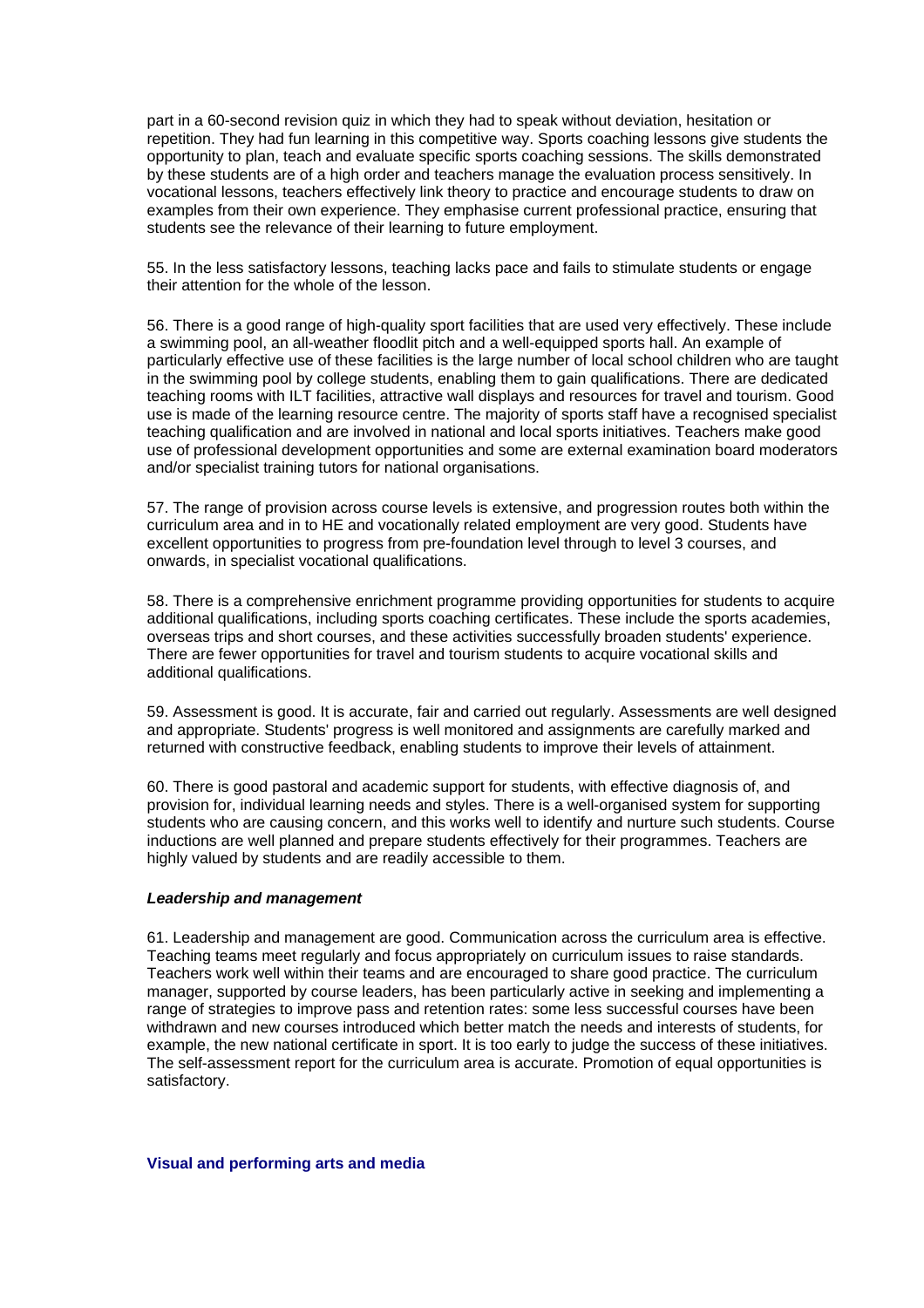Overall provision in this area is **satisfactory (grade 3)**

The contributory grade for provision in performing arts is **good (grade 2)**

#### *Strengths*

- o high retention and pass rates in performing arts
- o good standard of performance
- o good teaching and learning in dance and film studies
- o wide range of provision
- o very good support for students.

#### *Weaknesses*

- o low retention and pass rates on several media and art courses
- o lack of punctuality and poor attendance hindering learning in some small lessons

 $\overline{\mathbf{x}}$ 

o insufficient insistence on minimum classroom standards in a minority of lessons.

#### *Scope of provision*

62. The college offers an extensive range of academic and vocational courses at levels 2 and 3. In visual arts, there are courses leading to GCSE, intermediate GNVQ, AVCE and national diploma qualifications. There are AS-level and GCE A-level courses in art and design and textiles. In media, there are GCSE photography and media courses, and AS-level and GCE A-level courses in film, photography and media. There are also City and Guilds courses in journalism and video. In performing arts, there are GCSE music and dance courses, and AS-level and GCE A-level courses in music, music technology, dance and combined performing arts. There are also level 2 courses in music technology and performing arts. In addition to the full-time provision, there are several adult education courses and an extensive enrichment programme. At the time of inspection, there were 913 students enrolled on courses in this area.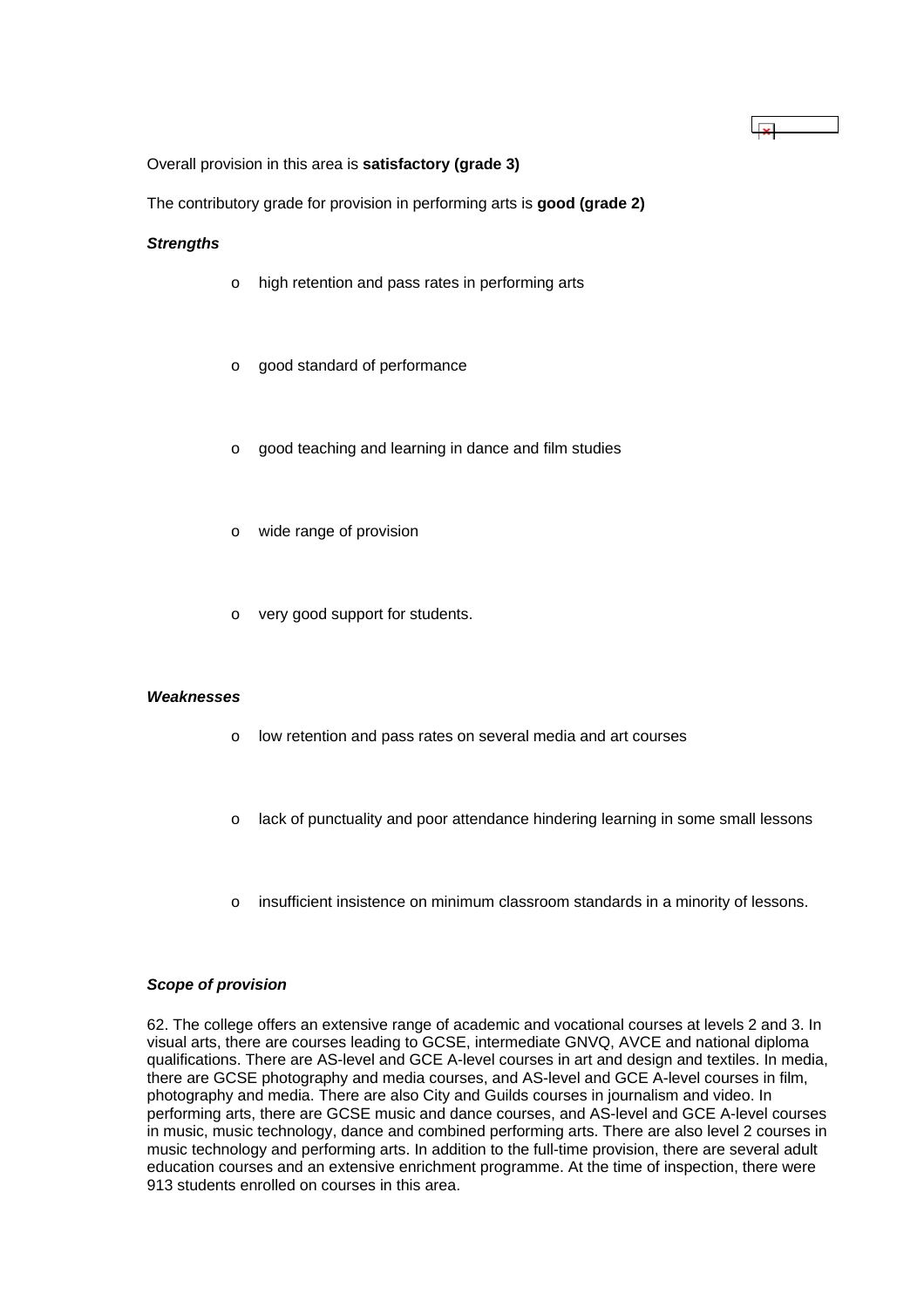# *Achievement and standards*

63. GCE A-level art and design retention and pass rates are around the national averages. Retention rates on the AVCE art and design course are high. The pass rate for GCE A-level textiles was 100% in 2004. Retention rates on most other art courses are below the national averages. There are high retention and pass rates on GCE A-level film studies and the City and Guilds journalism and video courses, but most other media-related subjects are below national averages. The pass rate for GCSE photography is low. Students' achievements are high in performing arts, where most retention and pass rates are at, or above, national averages. The proportion of students gaining high grades is particularly good in AS-level dance, textiles and music instrument technology, although they are low for GCE A-level media, film and music.

64. The standards of students' performance work are high in music, drama and dance. Students confidently acquire the necessary techniques that are fundamental to performance. They work well on small and large production projects and are able to analyse and develop their work independently. Attendance was slightly below the national average at the time of inspection. Lack of punctuality has an adverse effect on learning: in the smaller classes, late arrivals adversely affect group work and reduced the pace of lessons.

| Qualification            | Level | <b>Completion year:</b> | 2002    | 2003 | 2004 |
|--------------------------|-------|-------------------------|---------|------|------|
| AS-level art/fine arts   | 3     | No. of starts           | 147     | 125  | 148  |
|                          |       | % retention             | 78      | 88   | 75   |
|                          |       | % pass rate             | 82      | 79   | 64   |
| AS-level film/video      | 3     | No. of starts           | 53      | 41   | 48   |
|                          |       | % retention             | 75      | 85   | 75   |
|                          |       | % pass rate             | 93      | 97   | 97   |
| AS-level media           | 3     | No. of starts           | 74      | 70   | 88   |
|                          |       | % retention             | 81      | 90   | 85   |
|                          |       | % pass rate             | 70      | 71   | 89   |
| <b>GCE A-level media</b> | 3     | No. of starts           | 28      | 31   | 33   |
|                          |       | % retention             | 93      | 97   | 82   |
|                          |       | % pass rate             | 92      | 83   | 100  |
| AS-level music           | 3     | No. of starts           | $\star$ | 38   | 31   |
| instrument technology    |       | % retention             | $\star$ | 89   | 87   |
|                          |       | % pass rate             | $\star$ | 97   | 96   |
| AVCE performing arts     | 3     | No. of starts           | $\star$ | 24   | 20   |
| (double award)           |       | % retention             | $\star$ | 83   | 100  |
|                          |       | % pass rate             | $\star$ | 95   | 100  |

# *A sample of retention and pass rates in visual and performing arts and media, 2002 to 2004*

*Source: ISR (2002 and 2003), college (2004)*

*\*course did not run*

# *Quality of education and training*

65. The majority of teaching is good or satisfactory. In dance, teachers are supportive, involved and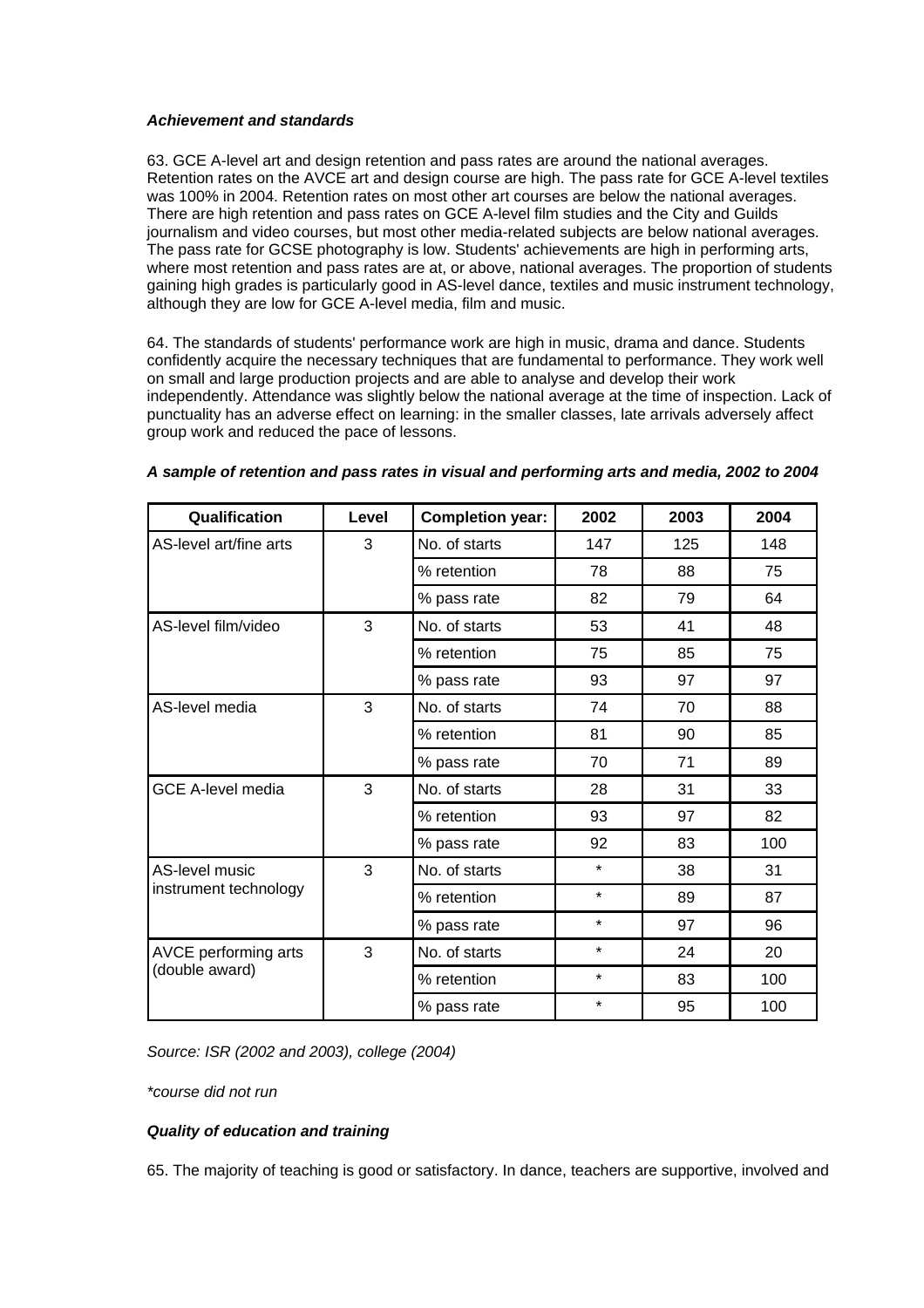encouraging, but also quietly demanding and challenging. Students make good progress during the course of each lesson. During a rehearsal of *Moulin Rouge*, students demonstrated their understanding and application of performance skills and techniques. In a concert, music students played their own compositions with assurance. In film studies, students were required to actively note specific aspects of the film *A Hard Day's Night*, and report back to the rest of the class their observations, for discussion and analysis. In another lesson, students were able to discuss the arguments for and against the original banning of films directed by Abel Ferrara. They demonstrated perceptive appreciation of diverse film genres. In some lessons, the small number of students adversely affects the dynamic and interaction of classes. In a minority of lessons, teachers are insufficiently rigorous in ensuring that appropriate classroom standards are maintained. A minority of students remain uninvolved in some creative work and lack genuine interest in their learning.

66. Resources for learning are mostly good. Accommodation has been sympathetically adapted and converted from its original purpose into appropriate learning areas. The art rooms are spacious and enable students to work, where necessary, on large projects. Two-dimensional and threedimensional facilities and equipment are available to support individual specialisms. Media classrooms are dull and poorly maintained, but essential equipment is readily available for teaching and learning and some interesting displays adorn the walls. Music technology utilises industrialstandard software. Performing arts students use a good theatre and dance studio, though the teaching space at Forton Hall is drab and unsympathetic. Teachers are well qualified. Students benefit from the professional expertise and knowledge of the borough's arts development officer, who is based at the college.

67. Assessment is satisfactory. External standards are mainly met, although some internal marking at intermediate level is too lenient. Where appropriate, assignments are vocationally relevant. However, there is insufficient internal verification to ensure that assessment standards across subjects are consistent. Students' work is marked and returned promptly. Feedback is generally detailed. Students can see how assessment decisions are made and what they need to do to improve their work.

68. The range of courses is good. All subjects are offered at levels 2 and 3. Students have a choice of vocational or academic pathways or a combination of the two. Good use is made of the various courses and qualifications available and students are able to tailor their individual programmes to suit their interests. There are good enrichment opportunities for all students with regular visits to galleries, theatres and concerts. Art and design students visit New York as part of their studies. Performing arts students have many performance opportunities. Students from throughout the college take part in the competitive national `Rock Challenge' for devised music and dance performances, and achieve some success.

69. Support for students is very good. Students appreciate the efforts made on their behalf and value the specialist support that is available to address specific learning needs. Teachers and the central learning support unit communicate effectively to monitor the impact of the support provided. There are no barriers to the inclusion and participation of students with disabilities. Adult students feel well supported.

### *Leadership and management*

70. Leadership and management are satisfactory. Subject, course and faculty teams meet regularly and communication is good between members of the faculty despite the disparate geographical location of each specialist area. There is much goodwill and mutual support between staff. As part of the initiative to share good practice, the faculty has developed and implemented a system for teachers to observe each other which staff feel is beneficial to their own professional development. Teachers are formally observed, though the proportion of good teaching recorded is higher than that observed during the inspection. Quality assurance measures and the self-assessment process are not consistently implemented. Some self-assessment is thorough and inspectors agreed with most of the strengths and weaknesses identified, but in a minority of subjects the self-assessment was insufficiently thorough.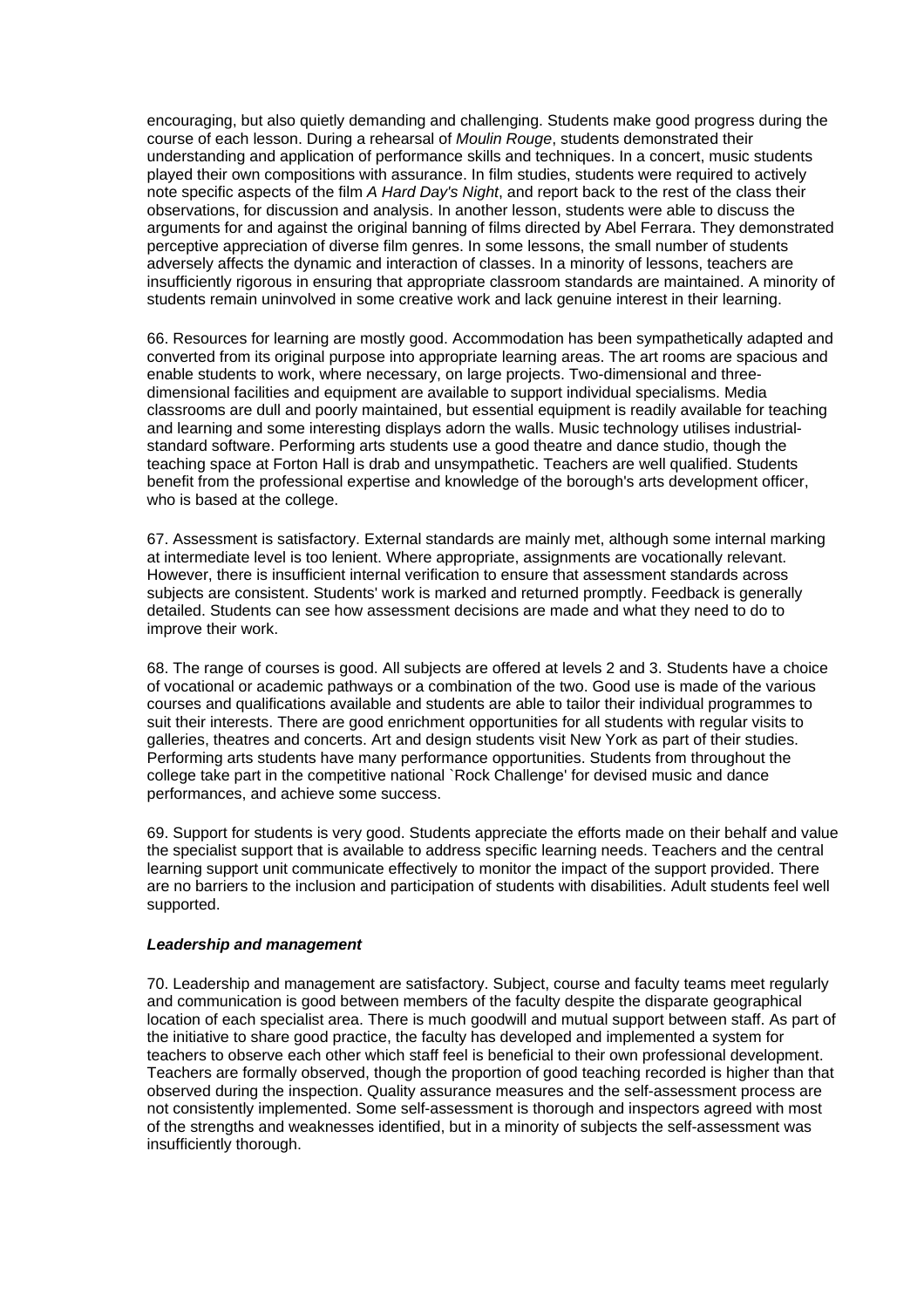### <span id="page-24-0"></span>**Humanities**

Overall provision in this area is **good (grade 2)**

### *Strengths*

- o high pass rates on most GCE A-level courses
- o good teaching
- o good resources for learning
- o good use of assessment
- o diverse and flexible curriculum offer.

#### *Weaknesses*

- o low retention rates on most AS-level courses
- o low pass rates on most AS-level courses.

### *Scope of provision*

71. The college offers a very wide range of humanities subjects. The most popular are psychology, law, sociology, history and philosophy. Law, sociology and psychology are taught at GCSE as well as AS level and GCE A level. Archaeology, history, government and politics, classical civilisation, religious studies, philosophy, and geography are all taught at both AS level and GCE A level. Critical thinking and general studies are taught at AS level. A modular access to HE programme is available to adult students, and a small evening-class programme gives adult students the choice of AS-level law and psychology and GCE A-level archaeology. At the time of inspection, there were 1,072 students enrolled on courses in this area, of whom 986 were aged 16 to 18.

# *Achievement and standards*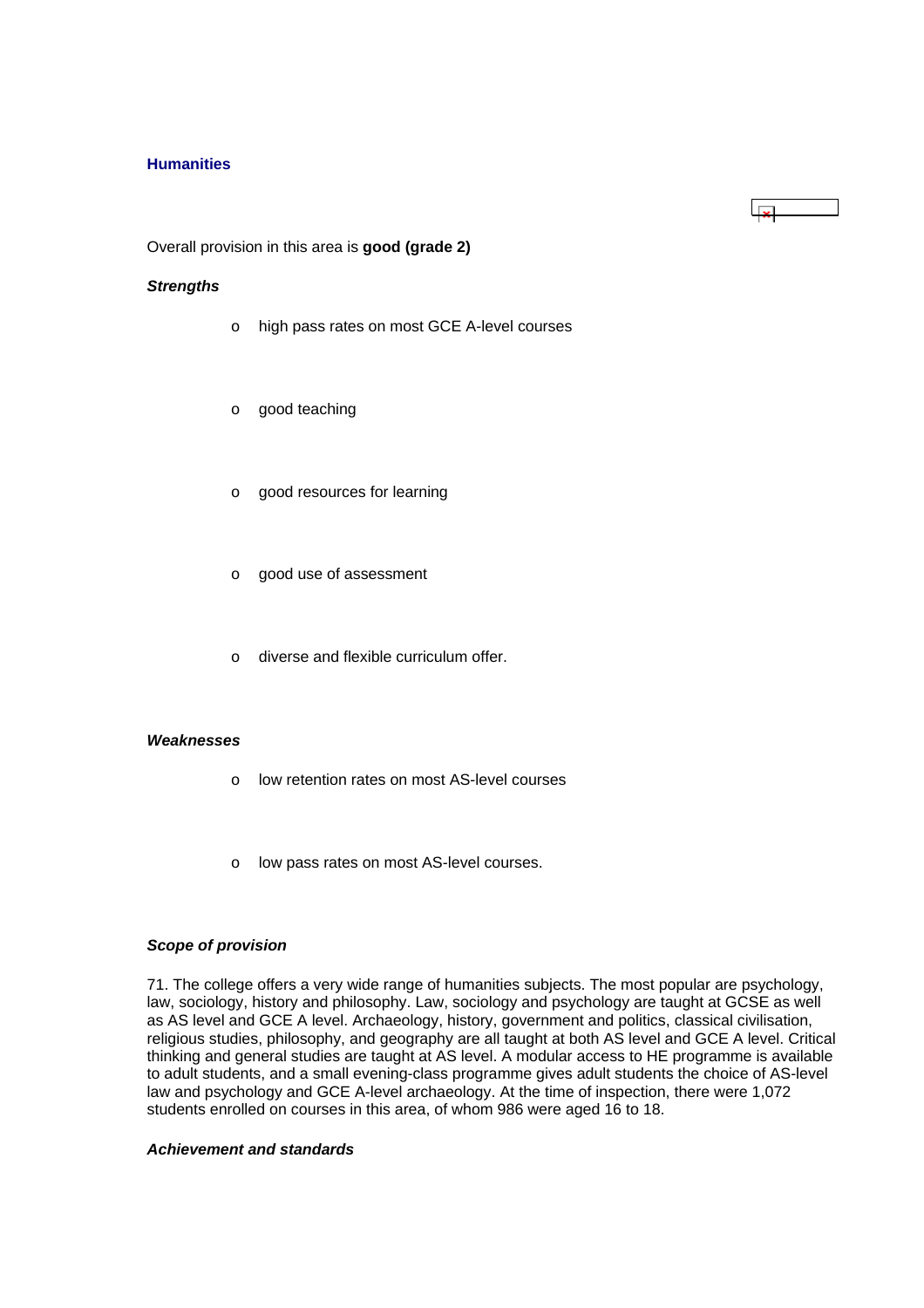72. There are low retention and pass rates on most AS-level courses. In each of the three largest subjects, psychology, sociology and law, the retention rate was below the national average and declined in 2003/04. However, retention rates are improving in most AS-level subjects. There are low pass rates on AS-level courses, with most subjects being below the national averages; however, AS levels in history, geography and classical civilisation were all at or above national averages in 2004.

73. The retention rate is high in most subjects taught at GCE A level. The pass rate at GCE A level is very high in the majority of subjects, and in 2004 it was 100% in history, religious studies, philosophy, geography, classical civilisation, sociology and government and politics. The retention and pass rates of adult students are high.

74. Students are well motivated and attend lessons eager to learn. They develop good oral skills and are encouraged to use them extensively. They give confident presentations, often of new material they have researched and are teaching to the rest of the class. Their personal and study skills develop well under teaching methods designed to encourage independent working. Students' written work is weaker in their first year of study. By the second year, when they are taking GCE A levels, students demonstrate mature progress, producing work which is fluent and evaluative. Adult students make good progress and produce work of high quality.

| Qualification                | Level          | <b>Completion year:</b> | 2002 | 2003 | 2004 |
|------------------------------|----------------|-------------------------|------|------|------|
| <b>GCSE</b> psychology       | $\overline{2}$ | No. of starts           | 31   | 35   | 19   |
|                              |                | % retention             | 48   | 63   | 79   |
|                              |                | % pass rate             | 100  | 86   | 87   |
| AS-level law                 | 3              | No. of starts           | 70   | 46   | 82   |
|                              |                | % retention             | 84   | 83   | 79   |
|                              |                | % pass rate             | 56   | 63   | 71   |
| AS-level geography           | 3              | No. of starts           | 50   | 32   | 39   |
|                              |                | % retention             | 80   | 81   | 87   |
|                              |                | % pass rate             | 93   | 88   | 88   |
| AS-level psychology          | 3              | No. of starts           | 133  | 134  | 179  |
|                              |                | % retention             | 72   | 87   | 80   |
|                              |                | % pass rate             | 76   | 73   | 80   |
| AS-level sociology           | 3              | No. of starts           | 101  | 80   | 86   |
|                              |                | % retention             | 76   | 84   | 76   |
|                              |                | % pass rate             | 73   | 78   | 80   |
| <b>GCE A-level classical</b> | 3              | No. of starts           | 26   | 33   | 33   |
| civilisation                 |                | % retention             | 88   | 85   | 94   |
|                              |                | % pass rate             | 100  | 100  | 100  |
| <b>GCE A-level history</b>   | 3              | No. of starts           | 38   | 37   | 36   |
|                              |                | % retention             | 92   | 95   | 92   |
|                              |                | % pass rate             | 94   | 97   | 100  |
| <b>GCE A-level</b>           | 3              | No. of starts           | 43   | 54   | 61   |
| psychology                   |                | % retention             | 100  | 96   | 93   |

# *A sample of retention and pass rates in humanities, 2002 to 2004*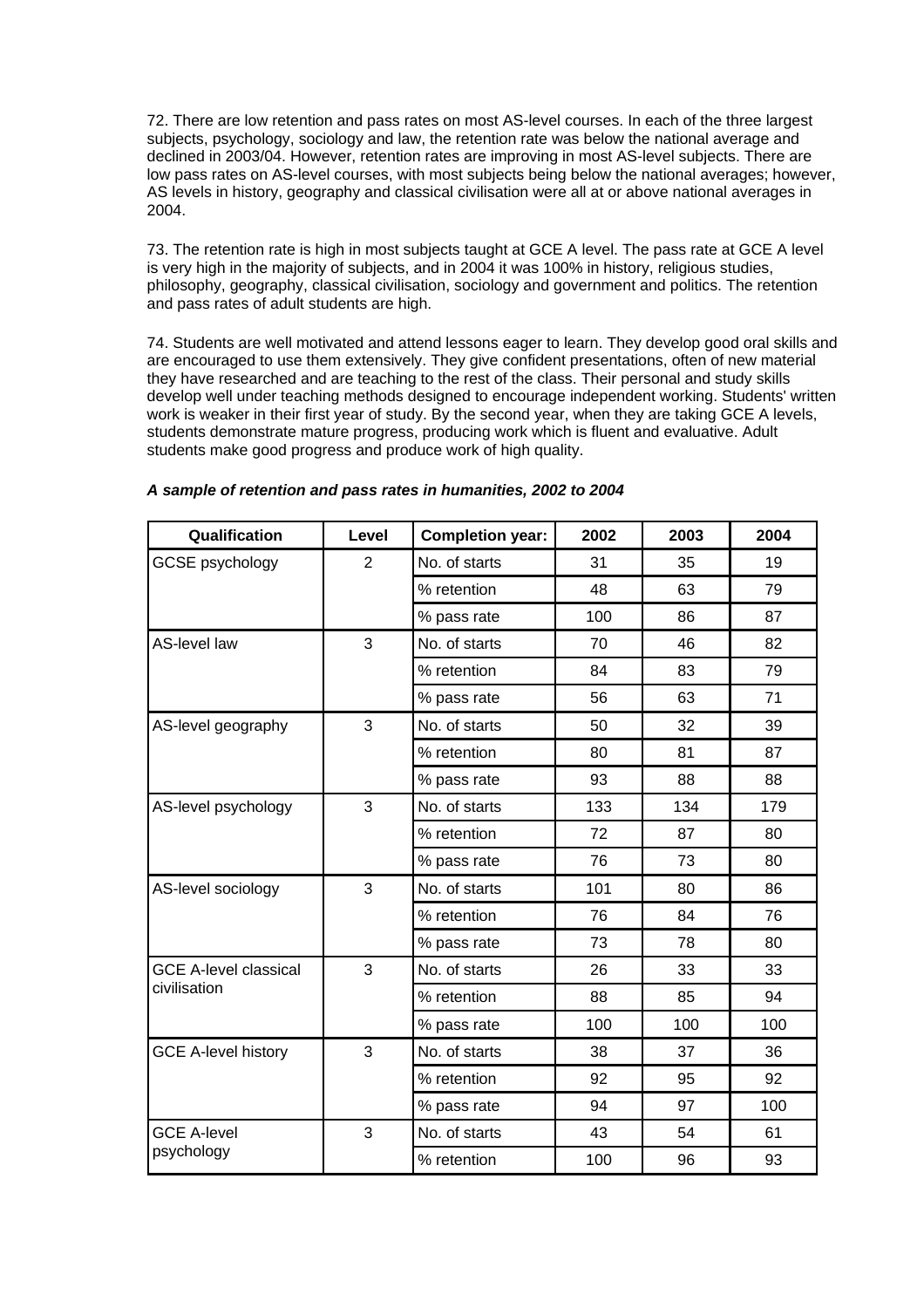| ----<br>u.<br>76<br>.<br>$\cdot$ $\cdot$<br>ັ<br>__ |
|-----------------------------------------------------|
|-----------------------------------------------------|

*Source: ISR (2002 and 2003), college (2004)*

# *Quality of education and training*

75. There is much good teaching in humanities. Most lessons are well planned and time is used profitably. Teachers are enthusiastic and encouraging, and this infuses students with an appetite for learning. In a classical civilisation lesson evaluating Homer's description of Achilles' shield, the teacher embraced students' oral comments with such verve that all were eager to contribute to the discussion. Teachers give students very active roles and responsibilities in lessons. In a GCSE psychology lesson, the teacher used tableaux of students in ambiguous poses to provide a stimulating introduction to the topic of visual perception. Students are given considerable time and encouragement in lessons to learn from one another. In a GCE A-level history lesson, students had researched different aspects of the Russian revolution and gave thorough presentations to the rest of the class; they had also prepared summary handouts for their fellow students. Teachers and students enjoy the process of learning, and make original, but pertinent connections between examples and ideas. For example, in a philosophy lesson, the students had to identify a virtuous person and argue what defined their virtue. Choices ranged from Martin Luther and Mother Theresa to The Hulk and Mr Incredible; there was much amusement, and the philosophical logic deployed in arguing each case was impressive. Teachers know their students' capacities and potential, and make skilful use of question and answer sessions in lessons to encourage and extend the abilities of all.

76. Less successful lessons lack clear and concrete objectives. The sequence of activities is not well structured and the roles of teacher and students are not always clear.

77. There are good resources for learning and these are well used both in and out of lessons. Classrooms are generally spacious, and decorated with stimulating subject materials and displays produced by students. The learning resource centre is well stocked and managed by helpful staff who work closely with teachers and students in identifying and buying materials for use. Students make profitable use of the good supply of computers. Some rooms have low-quality whiteboards which are also used unsatisfactorily as projection screens. Staff are well qualified. There is a wide range of staff development opportunities which teachers make good use of, sharing their experiences and knowledge with colleagues.

78. Assessment is good. Students are carefully assessed at interview to identify their support needs; at the beginning of their courses, they are further assessed to identify their preferred learning styles and skills gaps. Assessment on courses is well thought out. Teachers in the cultural studies department use a formative assessment strategy in which students are not given grades, but are encouraged to read the detailed comments on their work and respond to specific targets for improvement. Students' work is marked carefully and returned promptly. Students in most subjects are encouraged to provide an evaluative comment on their own work when they submit it.

79. There is a wide choice of subjects available in humanities, and they are offered in a flexible way. For students aged 16 to 18, the college makes strenuous and well-appreciated efforts to ensure they can study the subject and in the combination they want. This extends to allowing students to take AS levels in their second year and to take GCE A levels in a third year, if that is in their best interests. The college constructs each student's programme through individual negotiation. Adult students have a good choice of OCN and GCE subjects, offered at times that fit in with childcare and work responsibilities.

80. There are good arrangements for individual learning support. Assistance is available as and when students need it. Students have access to good subject support based upon target setting which is regular and clear. Personal tutorial support in subjects is good, but the daily 20-minute pastoral tutorial provision is not an efficient use of students' time. Arrangements for advice and guidance for students' personal problems are comprehensive and much appreciated by them.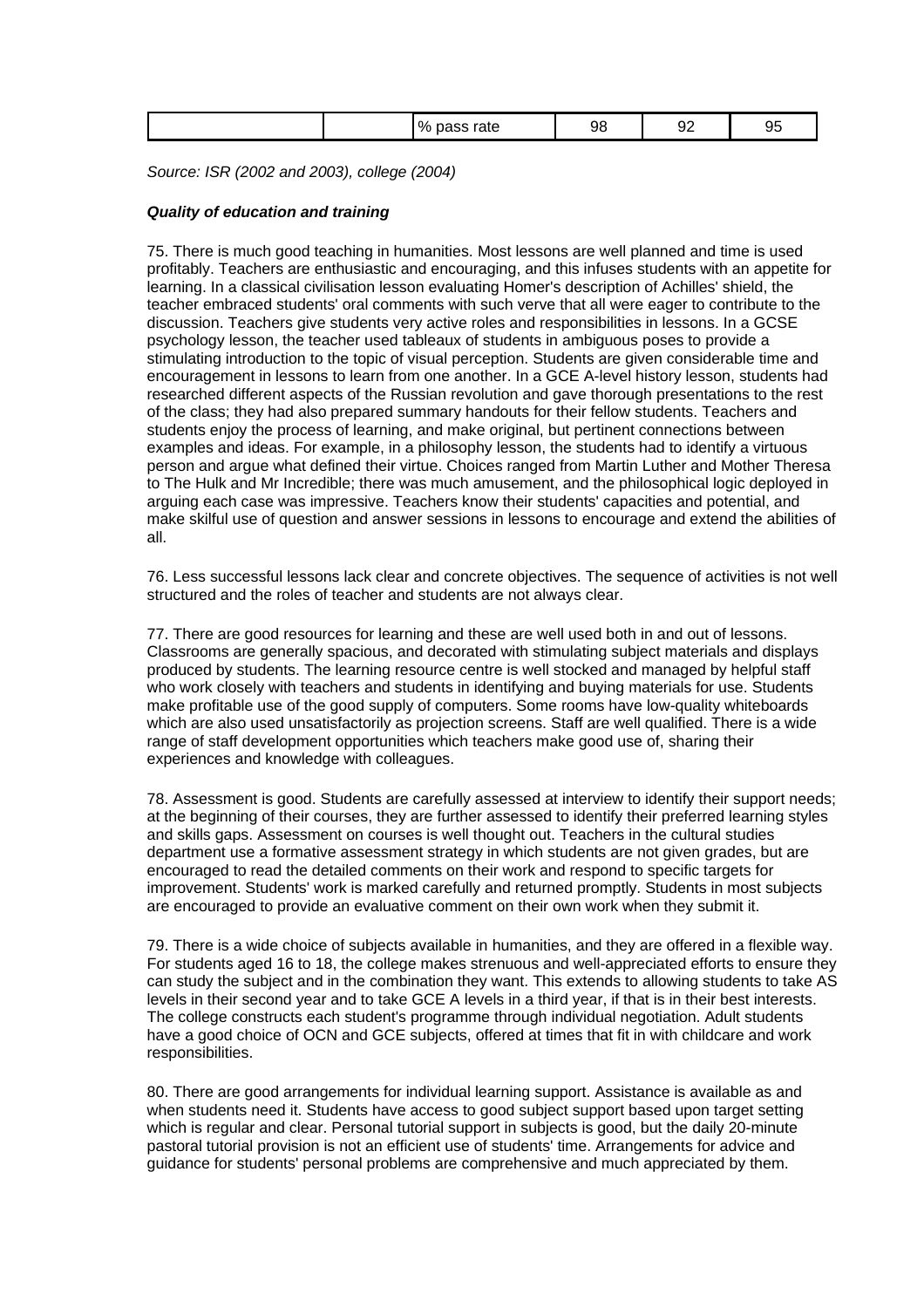#### <span id="page-27-0"></span>*Leadership and management*

81. Leadership and management are satisfactory. Management of the progress of students is good, with thorough monitoring of students' learning aims and progress to ensure students are gaining benefit from their time at the college. Managers involve their staff in collaborative working; there are regular meetings and clear responsibilities and actions. Close co-operation between teachers is evident in the sharing of good practice between subject groups in departments, although this is less developed between staff in different faculties. Some weaknesses which are identified in team minutes and other documents are not dealt with effectively. The observation of teachers by heads of department is thorough, but the grades given are inflated. Equality and diversity are given very serious consideration by staff in humanities. They are a central part of schemes of work, and positive representations of women and minority groups are given in teaching and on displays in classrooms.

### **English and modern foreign languages**



Overall provision in this area is **satisfactory (grade 3)**

Contributory grade for modern foreign languages is **good (grade 2)**

### *Strengths*

- o very high pass rates on GCE A-level foreign languages and GCSE Japanese
- o high pass rates on GCE A-level English literature and English language and literature
- o much good teaching
- o wide range of courses
- o very good support for students.

#### *Weaknesses*

- o low retention rates on most English courses and AS-level French
- o very low pass rates on GCSE English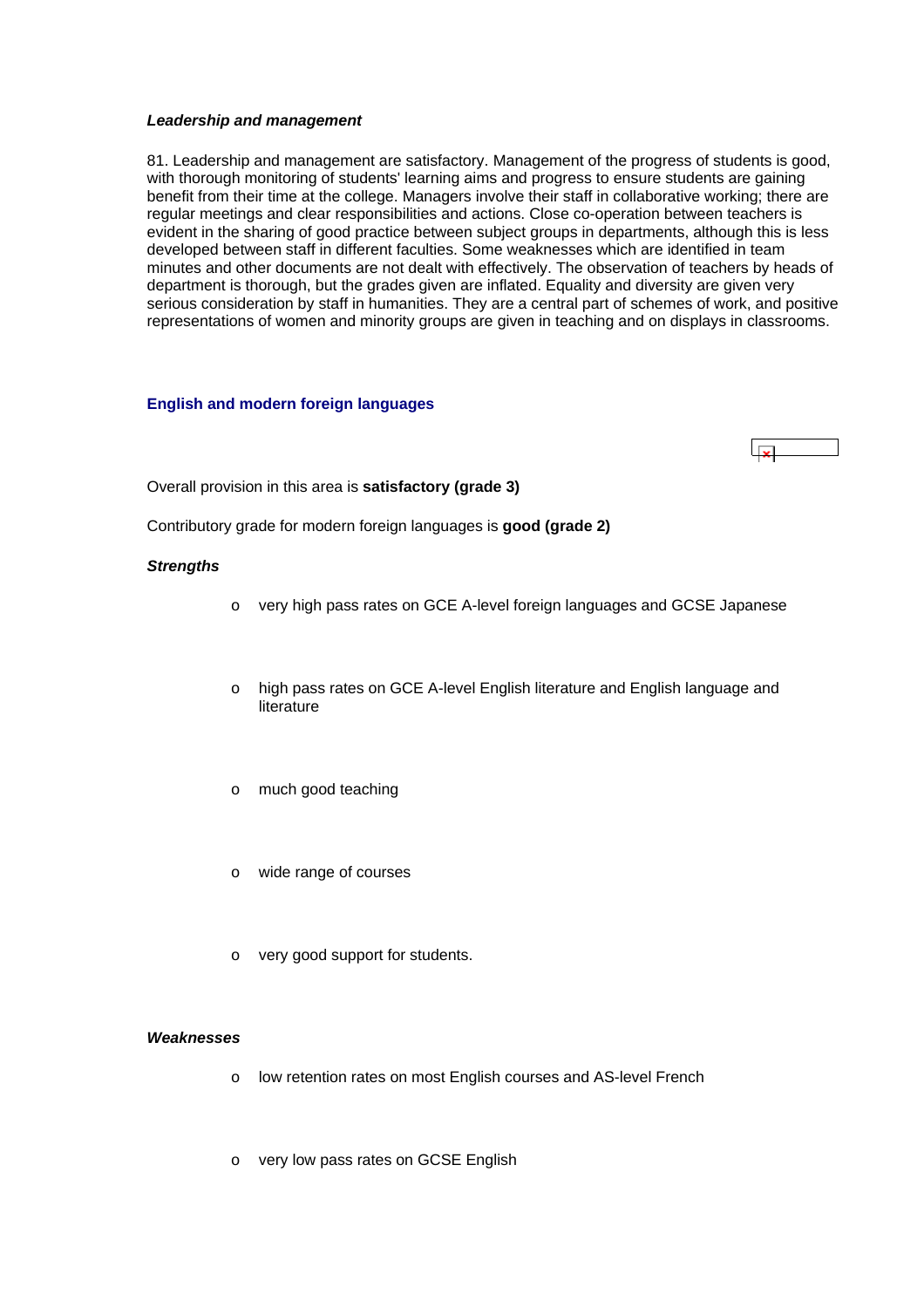o insufficient use of ILT for learning.

# *Scope of provision*

82. The curriculum area mainly serves the needs of full-time students aged 16 to 18. There are six AS-level and GCE A-level English courses. Those students seeking to progress towards a GCSE qualification take a practical English level 2 course, while others wishing to improve their grade follow an English GCSE course. Students of modern foreign languages can choose from four ASlevel subjects, three GCE A-levels and three GCSE courses. Several languages can also be studied for an NVQ qualification. The adult education provision is limited in English, but OCN courses are expanding in foreign languages with a choice of five languages at a variety of levels. At the time of the inspection, there were 1,098 students enrolled on courses in this area, of whom 794 were aged 16 to 18 and 304 were adults.

# *Achievement and standards*

83. Students' achievements are satisfactory in English. Pass rates have been low in GCSE English for the past three years and below national averages in AS-level and GCE A-level English language. GCE A-level English literature has consistently exceeded national averages in the last three years to 2003/04. The proportion of passes at grades A and B has improved to the national average. The pass rate for English language and literature has surpassed national averages in two of the last three years. Retention rates are below national averages on most English courses. Students' achievements in modern foreign languages are good and often very good. In 2004, students achieved 100% pass rates in GCE A-level French and German, in AS-level French, German, Spanish and Italian and in 4 NVQ and 15 OCN units. However, retention rates are below the national average in AS-level French and Italian and on the majority of courses for adults. Many modern foreign languages students and students of GCE A-level English literature achieve higher grades than would be expected based on their performance at GCSE. Students of English language, however, fell substantially below their predicted grades based on GCSE performance in 2003; they improved to average levels of achievement by these measures in 2004.

84. The standard of students' work in English is satisfactory. Most students acquire the specialist terminology their discipline demands and are learning to use it to good purpose. Work in pairs and small groups enables many to develop good oral and presentational skills and they work well independently and in collaboration with others. A significant minority do not express themselves well. Some are reticent to formulate their ideas voluntarily and need drawing out. More able students are capable of sensitive and detailed analysis and often make astute and perceptive comments. The standard of students' work in modern foreign languages is good. Teachers make full use in lessons of the language being taught, and students' listening and comprehension skills are well developed. Students on higher-level courses speak the foreign language with some fluency on a variety of contemporary topics, but commit too many grammatical errors. Written work is of an appropriate standard, but also tends to contain avoidable errors. Pronunciation is good, but intonation could be improved, particularly in French.

| <b>Qualification</b>    | Level | <b>Completion year:</b> | 2002 | 2003 | 2004 |
|-------------------------|-------|-------------------------|------|------|------|
| <b>GCSE English</b>     | 2     | No. of starts           | 197  | 151  | 142  |
|                         |       | % retention             | 65   | 77   | 75   |
|                         |       | % pass rate             | 40   | 39   | 34   |
| <b>AS-level English</b> | 3     | No. of starts           | 50   | 37   | 43   |

# *A sample of retention and pass rates in English and modern foreign languages, 2002 to 2004*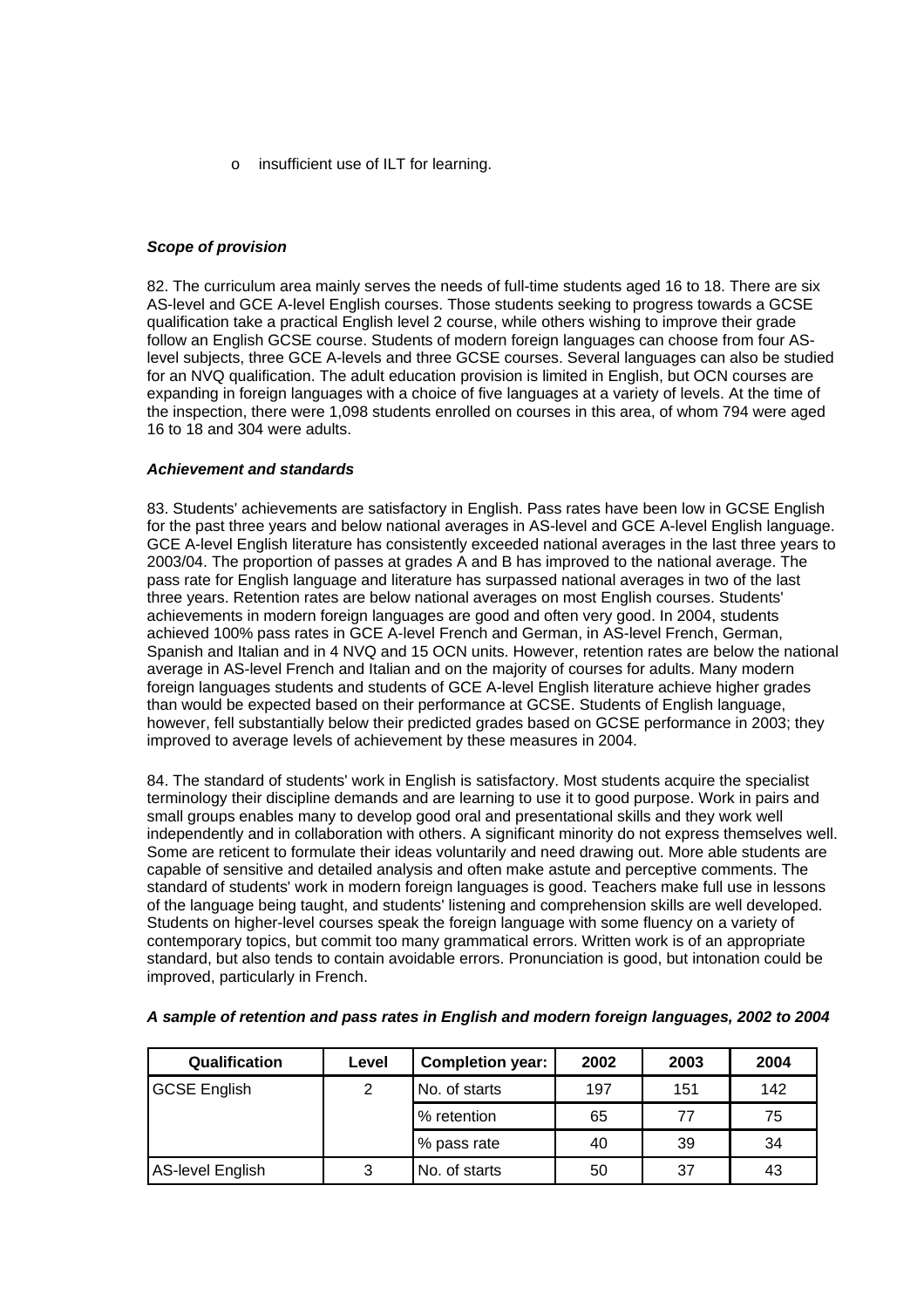| language                   |   | % retention        | 72  | 86  | 86  |
|----------------------------|---|--------------------|-----|-----|-----|
|                            |   | % pass rate        | 81  | 81  | 92  |
| <b>GCE A-level English</b> | 3 | No. of starts      | 27  | 22  | 16  |
| language                   |   | % retention        | 78  | 91  | 88  |
|                            |   | % pass rate        | 100 | 90  | 93  |
| <b>GCE A-level English</b> | 3 | No. of starts      | 17  | 13  | 22  |
| literature                 |   | 100<br>% retention |     | 87  | 91  |
|                            |   | % pass rate        | 100 | 100 | 100 |
| <b>GCE A-level English</b> | 3 | No. of starts      | 38  | 33  | 40  |
| language and literature    |   | % retention        | 100 | 100 | 90  |
|                            |   | % pass rate        | 100 | 100 | 98  |
| <b>AS-level French</b>     | 3 | No. of starts      | 25  | 20  | 20  |
|                            |   | % retention        | 80  | 85  | 70  |
|                            |   | % pass rate        | 80  | 76  | 100 |

*Source: ISR (2002 and 2003), college (2004)*

# *Quality of education and training*

85. Most teaching is good or very good. Students find their lessons enjoyable and interesting and are encouraged to become fully involved. In the best lessons, teachers know their students well and are thus able to employ a wide variety of tasks and activities to meet the learning needs of students of all abilities. They use work in pairs and small groups effectively to monitor students' progress so that they can provide good support and guidance, where appropriate. Students are encouraged to think for themselves and be self-reliant in their studies. For example, in an English literature lesson, students worked well together to analyse poems by Blake against the historical context of romanticism. In another example, students spoke with fluency as they gave prepared presentations in German on various aspects of European unification. Many students are confident speakers and enjoy testing their analyses and opinions in an open forum. In a lesson on *The Duchess of Malfi*, students conducted a vigorous and highly articulate debate on the ultimate destinations of the souls of the protagonists, exercising comprehensive knowledge of the characters' actions, motivations and utterances as they prosecuted and defended their moral theses. In the weaker lessons, teachers do not take sufficient account of the differing abilities of the students in the class.

86. Resources are satisfactory. Access to ILT provision is often problematic and the number of computers in classrooms is small. The foreign language laboratory is operational, but old, and the sound quality is poor. The English section of the college intranet is not fully developed and both subject areas lack the necessary software to support the development of independent learning. The suiting of rooms contributes significantly to the formal and informal dissemination of ideas, information and good practice. Excellent, colourful and informative wall displays create subject identities that are valued by students. Teachers are suitably qualified. Foreign language assistants play an important role in the development of students' oral skills and in providing additional support in workshops.

87. Assessment is good. Oral feedback in lessons is usually clear and helpful. Written feedback is detailed and students know what they need to do to improve their work. In English, comments are usefully linked to examination assessment objectives. In foreign languages, the cover sheet for assignments contains a detailed checklist of language features against which the work is marked. Coursework is assessed and moderated internally to the approved standard.

88. The good range of courses offered is responsive to local needs. Key skills are a central part of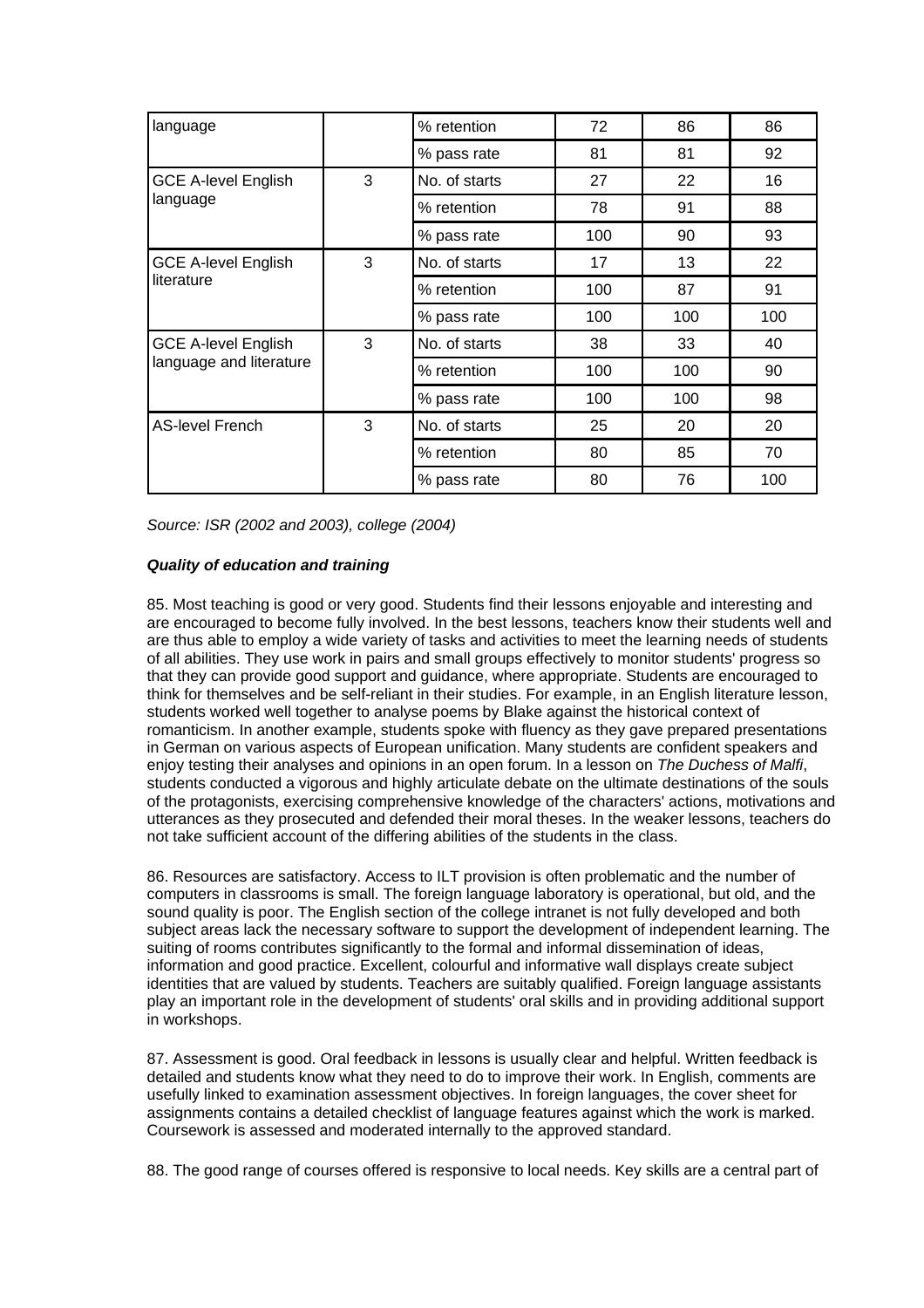<span id="page-30-0"></span>schemes of work. There is a varied enrichment programme which includes study trips abroad, theatre visits and literary clubs at lunchtime. Links with local schools are strong and a series of imaginative activities have been organised to raise the profile of modern languages.

89. Support for students is very good. Teachers ensure that the support they offer meets the needs of individual students. Students can book subject tutorials at short notice and pastoral help is also readily available. A few students feel that targets based on GCSE averages can be relatively easy to attain, but they receive every assistance from staff when striving to surpass them. Subject support is additionally available in workshops.

### *Leadership and management*

90. Leadership and management are good. Both heads of department are recent appointments. Early signs indicate that planning, organisation and strategic thinking are sound. They are focusing sharply on raising standards. A strong team spirit is evident and teachers have clearly designated responsibilities. The sharing of resources and of good practice is commonplace. The best interests of every individual student are safeguarded, and equality and diversity are wholly embraced and celebrated. Quality assurance procedures have been tightened to good effect and inspectors agreed with most of the judgements in the self-assessment reports. Changes made to improve standards are beginning to take effect.

# **Part D: College data**

# **Table 1: Enrolments by level of study and age**

| Level        | 16-18 % | $19 + %$ |
|--------------|---------|----------|
|              | 8       | 61       |
| $\mathbf{2}$ | 25      |          |
| 3            | 65      | 5        |
| 4/5          |         |          |
| Other        | 2       | 25       |
| <b>Total</b> | 100     | 100      |

*Source: provided by the college in 2005*

# **Table 2: Enrolments by curriculum area and age**

| Curriculum area         | $16 - 18$ | $19+$ | Total          |  |
|-------------------------|-----------|-------|----------------|--|
|                         | No.       | No.   | Enrolments (%) |  |
| Science and mathematics | 720       | 235   |                |  |

 $\overline{1}$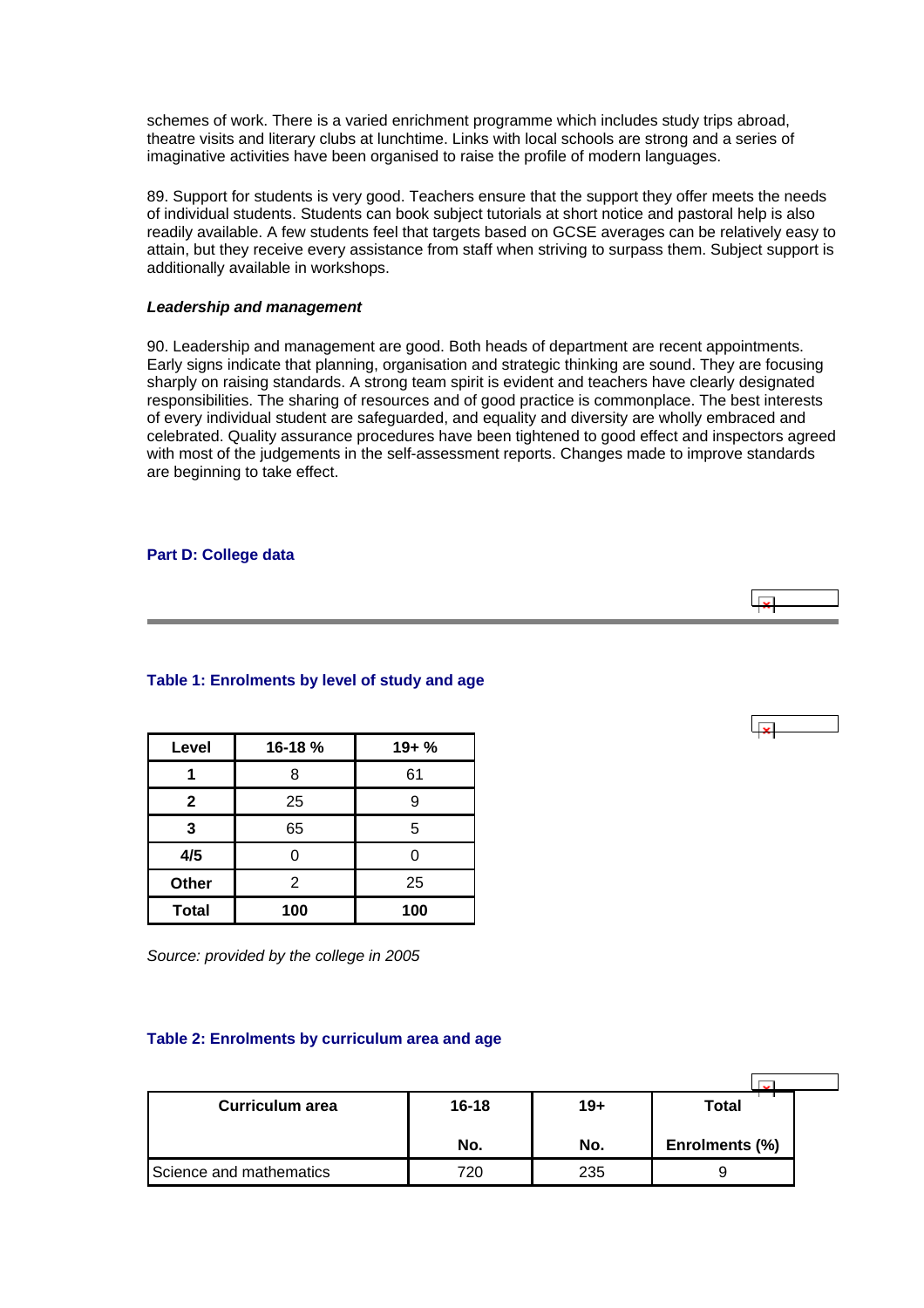<span id="page-31-0"></span>

| Land-based provision                                     | $\mathbf 0$    | 0              | 0        |
|----------------------------------------------------------|----------------|----------------|----------|
| Construction                                             | 11             | 0              | 0        |
| Engineering, technical and<br>manufacturing              | 73             | 0              | 1        |
| Business, administration,<br>management and professional | 224            | 372            | 6        |
| Information and communications<br>technology             | 654            | 941            | 16       |
| Retailing, customer service and<br>transportation        | $\overline{7}$ | 1              | $\Omega$ |
| Hospitality, sports, leisure and<br>tourism              | 284            | 146            | 4        |
| Hairdressing and beauty therapy                          | 0              | $\overline{0}$ | $\Omega$ |
| Health, social care and public<br>services               | 247            | 122            | 4        |
| Visual and performing arts and<br>media                  | 759            | 1,955          | 27       |
| <b>Humanities</b>                                        | 1,019          | 135            | 11       |
| English, languages and<br>communications                 | 810            | 522            | 13       |
| Foundation programmes                                    | 68             | 798            | 9        |
| Programmes unassigned to area of<br>learning             | 25             | 1              | $\Omega$ |
| <b>Total</b>                                             | 4,901          | 5,228          | 100      |

*Source: provided by the college in 2005*

# **Table 3: Retention and achievement**

|                |                                 |                        |           |         |      | $\overline{\mathbf{v}}$ |         |  |  |
|----------------|---------------------------------|------------------------|-----------|---------|------|-------------------------|---------|--|--|
|                |                                 |                        |           |         |      |                         |         |  |  |
| Level (Long    | <b>Retention and</b>            | <b>Completion year</b> |           |         |      |                         |         |  |  |
| Courses)       | pass rate                       |                        | $16 - 18$ |         |      | $19+$                   |         |  |  |
|                |                                 | 2000                   | 2001      | 2002    | 2000 | 2001                    | 2002    |  |  |
| 1              | Starters excluding<br>transfers | 246                    | 174       | 221     | 473  | 321                     | 491     |  |  |
|                | Retention rate %                | 76                     | 78        | 82      | 79   | 81                      | 75      |  |  |
|                | National average %              | 75                     | 83        | $\star$ | 72   | 73                      | $\star$ |  |  |
|                | Pass rate %                     | 63                     | 38        | 67      | 63   | 62                      | 67      |  |  |
|                | National average %              | 75                     | 72        | $\star$ | 73   | 75                      | $\star$ |  |  |
| $\overline{2}$ | Starters excluding<br>transfers | 728                    | 641       | 717     | 405  | 396                     | 293     |  |  |
|                | Retention rate %                | 70                     | 75        | 82      | 71   | 82                      | 77      |  |  |